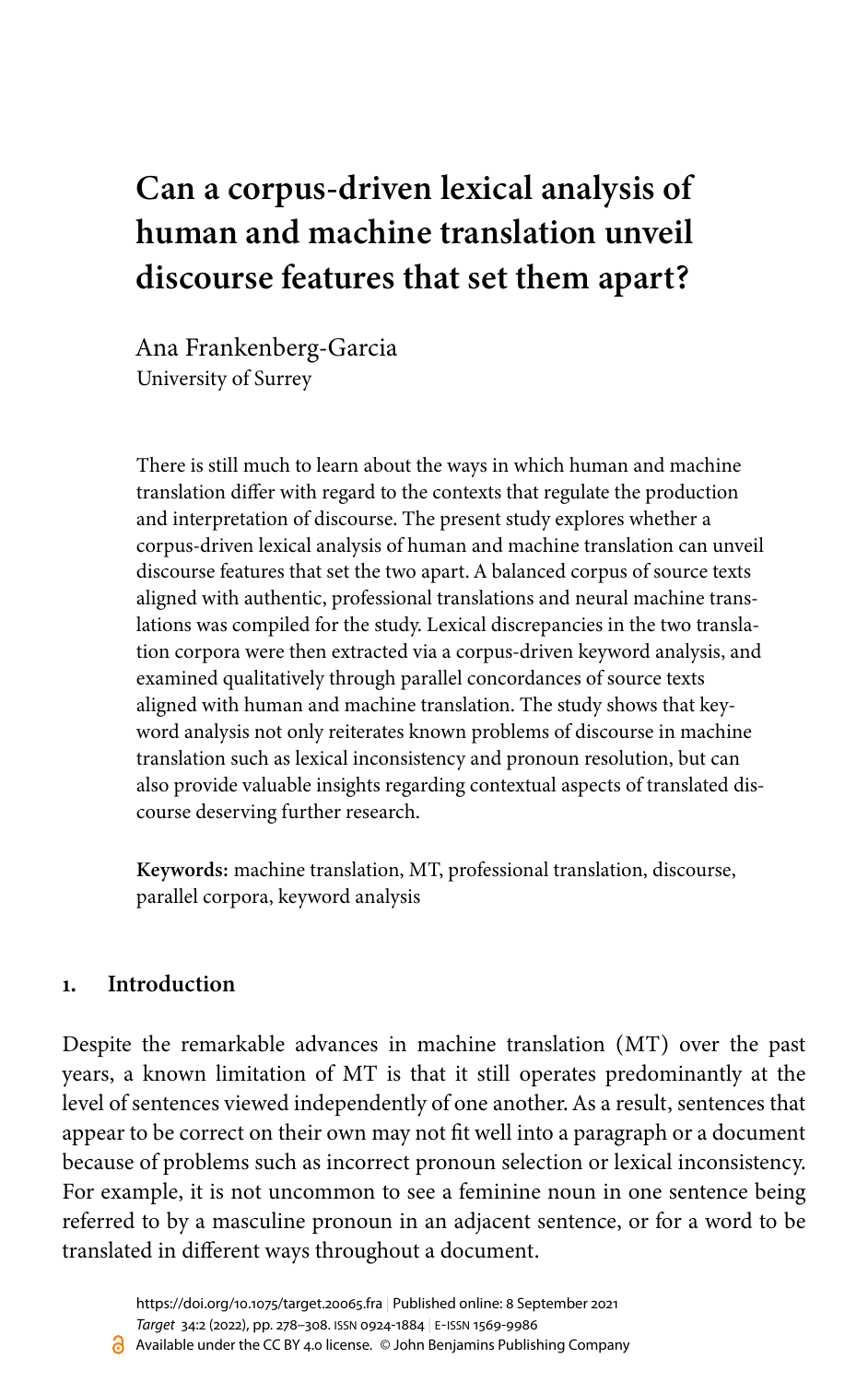In response to this challenge, there has been a growing body of research devoted to addressing supra-sentential linguistic dependencies within texts (e.g., [Carpuat and Simard 2012;](#page-26-0) [Guillou 2013;](#page-27-0) [Hardmeier 2014](#page-27-1); Webber, [Popescu-Belis,](#page-29-0) [and Tiedemann 2017;](#page-29-0) [Popescu-Belis](#page-29-1) et al. 2019). At the same time, Läubli, Sennrich, and Volk [\(2018,](#page-28-0) 4791) point out that to assess the quality of MT, there is a growing need to "shift towards document-level evaluation." This is because improvements in supra-sentential links cannot be detected in systems that only evaluate the quality of individual sentences.

One aspect of MT discourse research and evaluation that has received less attention is the question of how texts and their translations are shaped by the contexts in which they occur. This study explores whether a corpus-driven lexical analysis can provide insights into how discourse produced by human translation (HT) and MT differ, drawing attention to not only known issues regarding links between sentences, but also to more elusive problems affecting the contexts that regulate the production and interpretation of texts.

## **2. Background**

A text is only coherent if its readers can activate the knowledge needed to make it coherent. As De Beaugrande and Dressler [\(1981](#page-26-1), 12) explain, "a text does not make sense by itself, but rather by the interaction of text-presented knowledge with people's stored knowledge of the world." [Catford \(1965\)](#page-26-2) refers to the strictly linguistic environment of words in texts as *co-text*, and to the broader, worldknowledge-dependent way in which words are presented by the producers and interpreted by the recipients of texts as *context*. In this sense, pronouns, lexical repetition, connectives, and other cohesive devices typically addressed in MT discourse research are primarily co-textual. Context, on the other hand, hinges on knowledge-dependent factors affecting how language users produce and interpret words in texts ([van Dijk 1977](#page-29-2)).

At this juncture, it is important to note that the term 'context' has been typically used in MT papers to denote what is being referred to here, from the viewpoint of Translation Studies, as 'co-text'. To be completely clear, in this paper 'context' is not about adjacent words or sentences in a document (this is 'co-text'), but rather about external factors affecting how words are interpreted in texts. For example, the abbreviation 'MT' is a co-textual element of cohesion in this text because it is a term that is consistently used throughout the paper, linking what is said in one sentence with what is stated in other sentences further along. However, 'MT' can only be used coherently from an external, contextual perspective because of my world-knowledge assumption that the use of an abbreviation in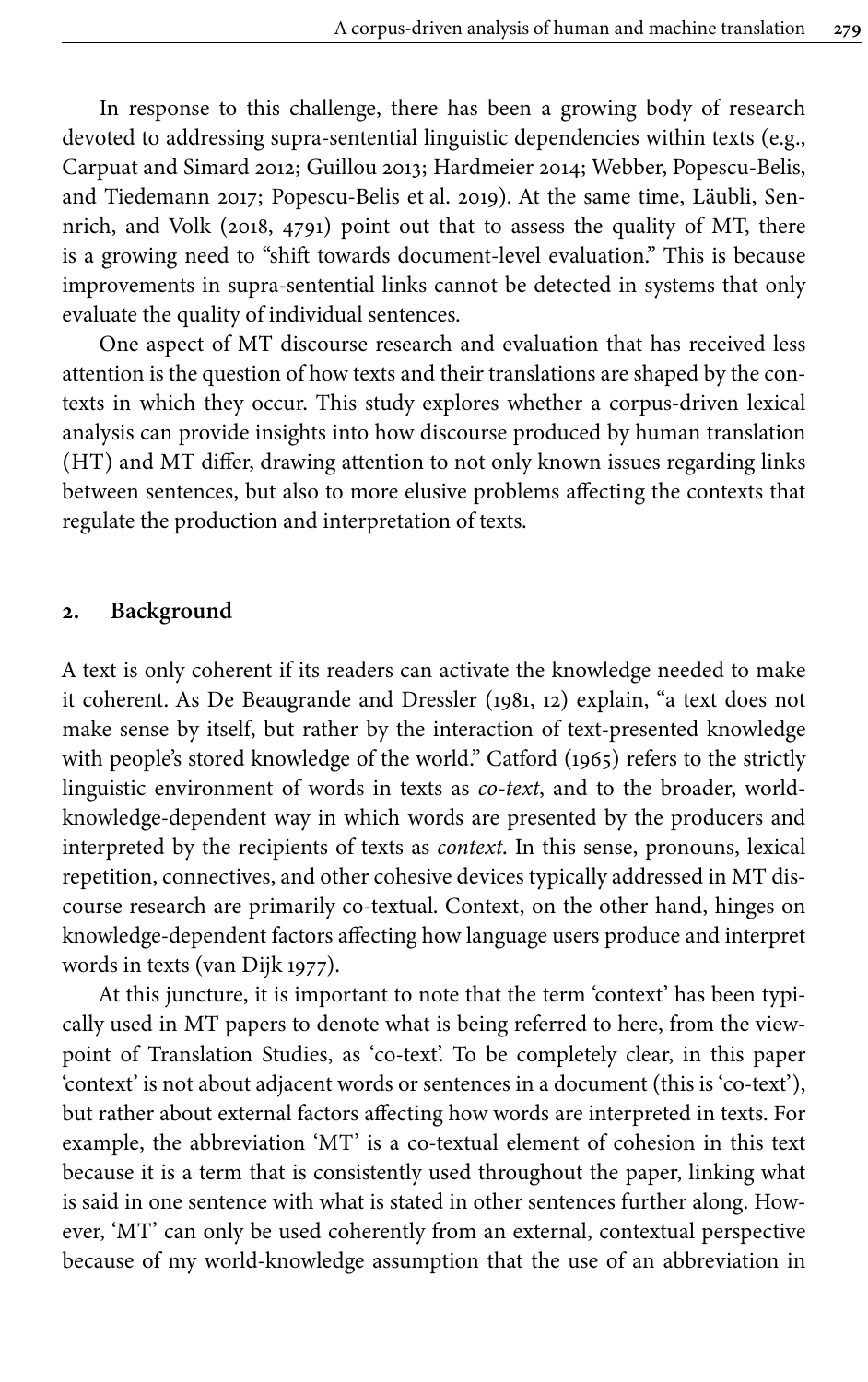brackets after its full form is first mentioned means that readers will henceforth recognise that in this text 'MT' is being used to refer to 'machine translation'.

In translation, it is important to acknowledge that source- and target-language recipients may not always share the same contextual knowledge that is necessary to make sense of co-textual cues in texts. The use of brackets mentioned above is a standard convention in most written languages, so it can be assumed that it would not be a problem in translation. However, some world-knowledge assumptions are less universal. For example, in a recent news item about a Lisbon football club published in a Portuguese newspaper, the club was referred to as *Sporting* (the name of the club), *os Leões* 'the Lions', *a equipa leonina* 'the lion club', *os verdes e brancos* 'the green and white', and *os lisboetas* 'the Lisboners'. The reporter's expectation was that the readers of the newspaper could activate the contextual knowledge needed to understand that all five terms refer to the same entity, and thus make sense of the co-textual links between them. However, a direct translation of this news piece into another language would lack coherence if the intended targetlanguage readers did not know that Sporting football club's symbol is a lion, that their colours are green and white, and that the club is from Lisbon.

The above example illustrates why mirroring the co-textual cohesive devices of source texts may not always work in translation. In Translation Studies, there has been considerable interest in the ways in which translators mediate discourse, adapting it to target readerships. As House [\(2006](#page-27-2), 356) explains, translation involves recontextualisation, which means "taking a text out of its original frame and context and placing it within a new set of relationships and culturally conditioned expectations." When professional translators choose their words, they are trained to consider not just linguistic equivalence and document-level consistency, but also contextual factors such as the purpose of the translation and the target readership. For example, in a translation from English into Portuguese, should '70 miles' be translated literally into *70 milhas*? Or should the value be converted into kilometres for readers from Brazil and Portugal, where the metric system is used? If the latter, should the exact conversion value of '112.65 km' be given, or would the approximation 'around 110 km' be more appropriate? Or should the original distance in miles be preserved and the metric conversion given in brackets? These are all possible scenarios, but it is not reasonable to decide which strategy to use without contextual information about who and what the translation is for.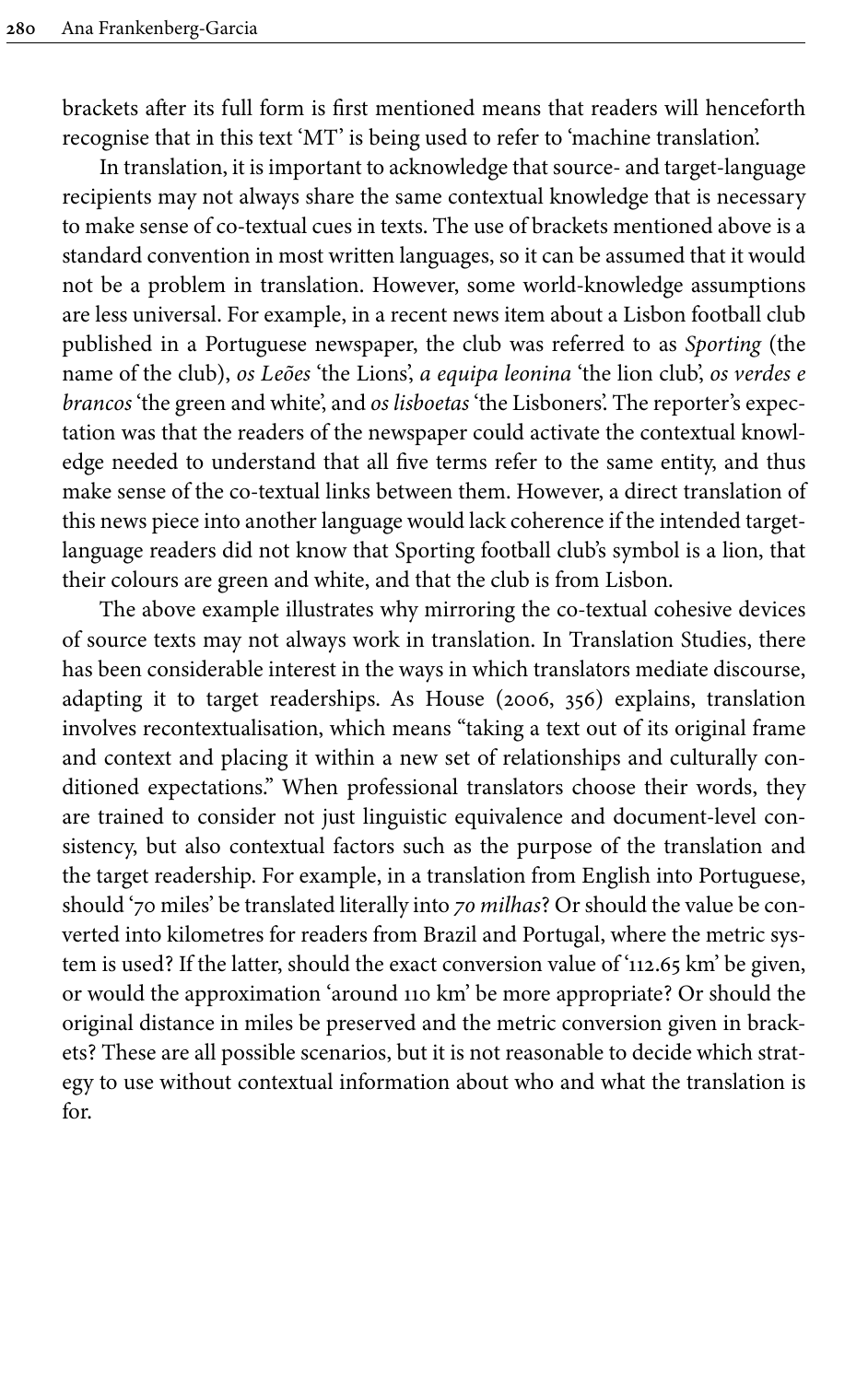When it comes to generic MT, however, the training data used in its development does not normally take translation context into account. <sup>1</sup> According to Koehn and Schroeder ([2007,](#page-28-1) 224), such data "is typically collected opportunistically from wherever it is available." This leaves little room for factoring in how external context has motivated different translation decisions. Moreover, in widely used open-access training data sources like Europarl [\(Koehn 2005\)](#page-28-2), for example, parallel text alignment is based on linguistic equivalence; however, without the addition of tags indicating translation direction, it is not possible to discriminate which is the source and which is the target language. However, HT is not symmetrical [\(Klaudy 2009,](#page-28-3) [2017\)](#page-28-4), so translating A into B is not necessarily the reverse of translating B into A. Translation asymmetry impacts not just linguistic choices, but also discoursal choices, including decisions that depend on context. For instance, [Frankenberg-Garcia](#page-27-3) (2016) and [Klaudy \(2017\)](#page-28-4) note how foreign words are handled differently in different translation directions, depending on assumptions made about which foreign words target readers can recognise. For example, foreign words left in English are not usually a problem for educated Portuguese readers, but foreign words left in Portuguese can be hard for educated English readerships to understand. To go back to the Sporting football club example, a professional translating that Portuguese news item into another language is likely to add glosses to the expressions that target readers might not understand, or replace those expressions with ones that readers will. Conversely, if translating a foreign news item about Sporting for a Portuguese readership, a professional may deliberately delete glosses which Portuguese readers would find redundant. This illustrates why the reversibility of MT training data can be problematic if contextual knowledge assumptions external to the text are not taken into account.

Another limitation of MT training data that has implications at the level of context is that the translations upon which they are based are not always carried out by professionals. The Open Subtitles and TED talks parallel text collections available from OPUS ([Tiedemann 2012](#page-29-3)), for example, are excellent sources of MT training data representing more informal spoken registers, but because they are the product of fan translations, there is less control over their quality. There is no information about the level of source- and target-language proficiency of the volunteers who carry out the translations, let alone about their understanding of the discourse mediation strategies employed by experienced professional translators. More worryingly, there is no control over the extent to which such collections

**<sup>1.</sup>** Note, however, that customised MT trained on domain-specific data can focus on specific contexts. For example, a medical MT engine can be trained to render 'theatre' in the sense of 'operating theatre' rather than in the sense of 'movie theatre'.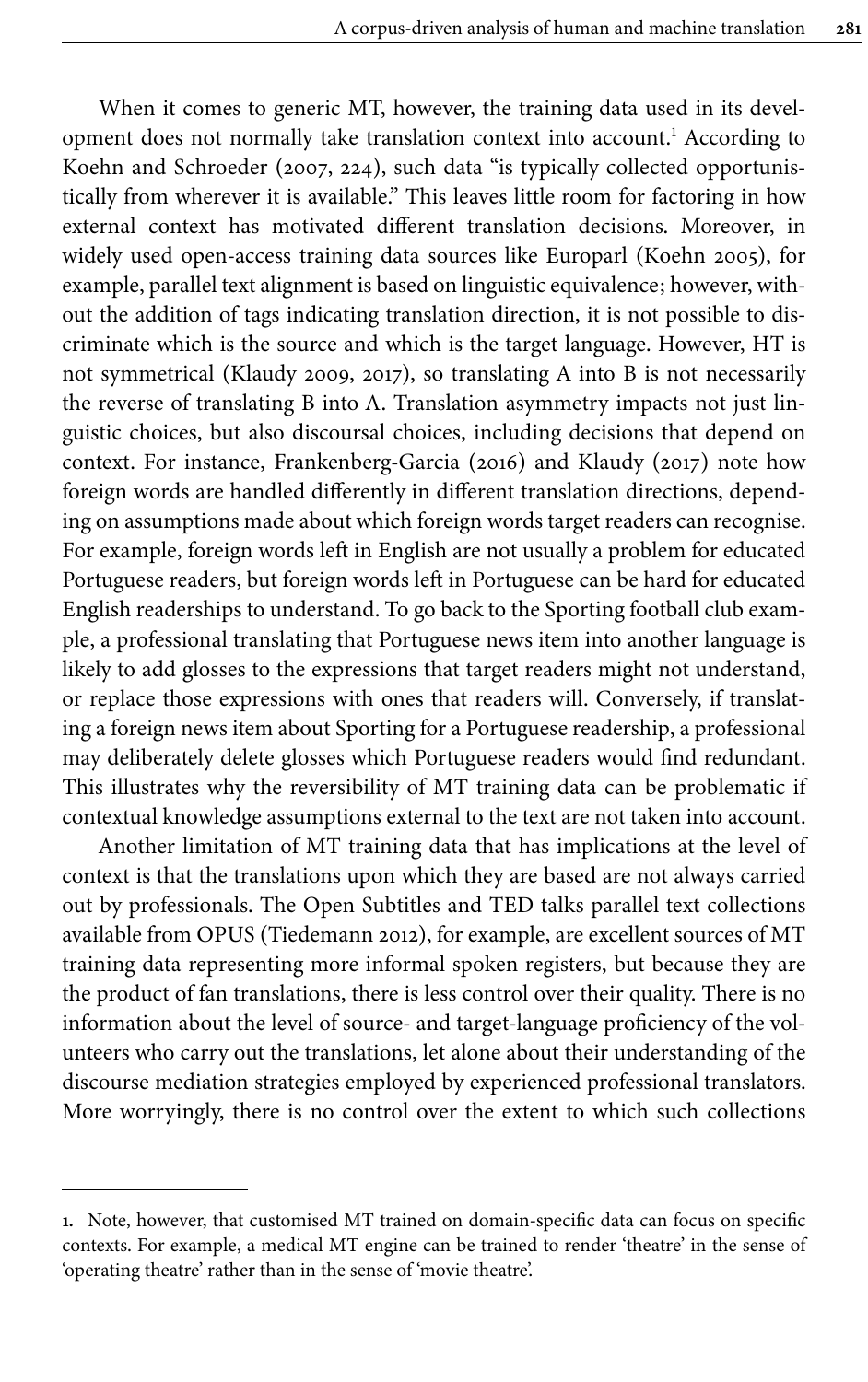have been influenced by MT in the first place, which could result in the circularity of using MT output as training data to develop MT.

In contrast, although translation solutions by experienced professional translators may differ, professionals generally understand what needs to be added to or deleted from a translation, or what needs to be otherwise adapted for successful recontextualisation. For example, professional translation strategies can involve giving a deliberate foreign feel to a target text (for instance, by borrowing words from the source language), or consciously mediating discourse (by adding footnotes or other extra information, for example) to enhance the readability of a text among target language audiences [\(Schleiermacher \[1813\] 2004](#page-29-4)).

In summary, MT research has recognised the limitations of translating isolated sentences, and has made advances towards establishing better links between sentences and developing document-level MT evaluation metrics. However, less attention has been paid to source-text contexts and how discourse is recontextualised in translations. Moreover, although there is no doubt about the value of opportunistic bilingual text collections for the development of MT (especially as there are not enough large, good-quality parallel corpora tagged for translation direction available), they are less suited to helping us understand directional shifts in translation, including how professional translators recontextualise source texts for target-text readerships.

To address this challenge, this study explores whether a corpus-driven lexical analysis that compares professional translation in a known language direction with MT can shed further light on discoursal differences between the two, beyond well-known problems such as lexical inconsistency and pronoun resolution.

## **3. Method**

This section describes the corpus used in the study and how the comparison of HT and MT was undertaken.

## **3.1** Materials

This study draws on source texts and professional HT from [compara](#page-26-3) (2010), an open-access, bidirectional parallel corpus of Portuguese and English literary fiction ([Frankenberg-Garcia](#page-27-4) and Santos 2003). compara consists of authentic, published translations carried out by professionals from Portuguese into English and from English into Portuguese. Although compara is bidirectional, the present analysis looks only at Portuguese to English translations.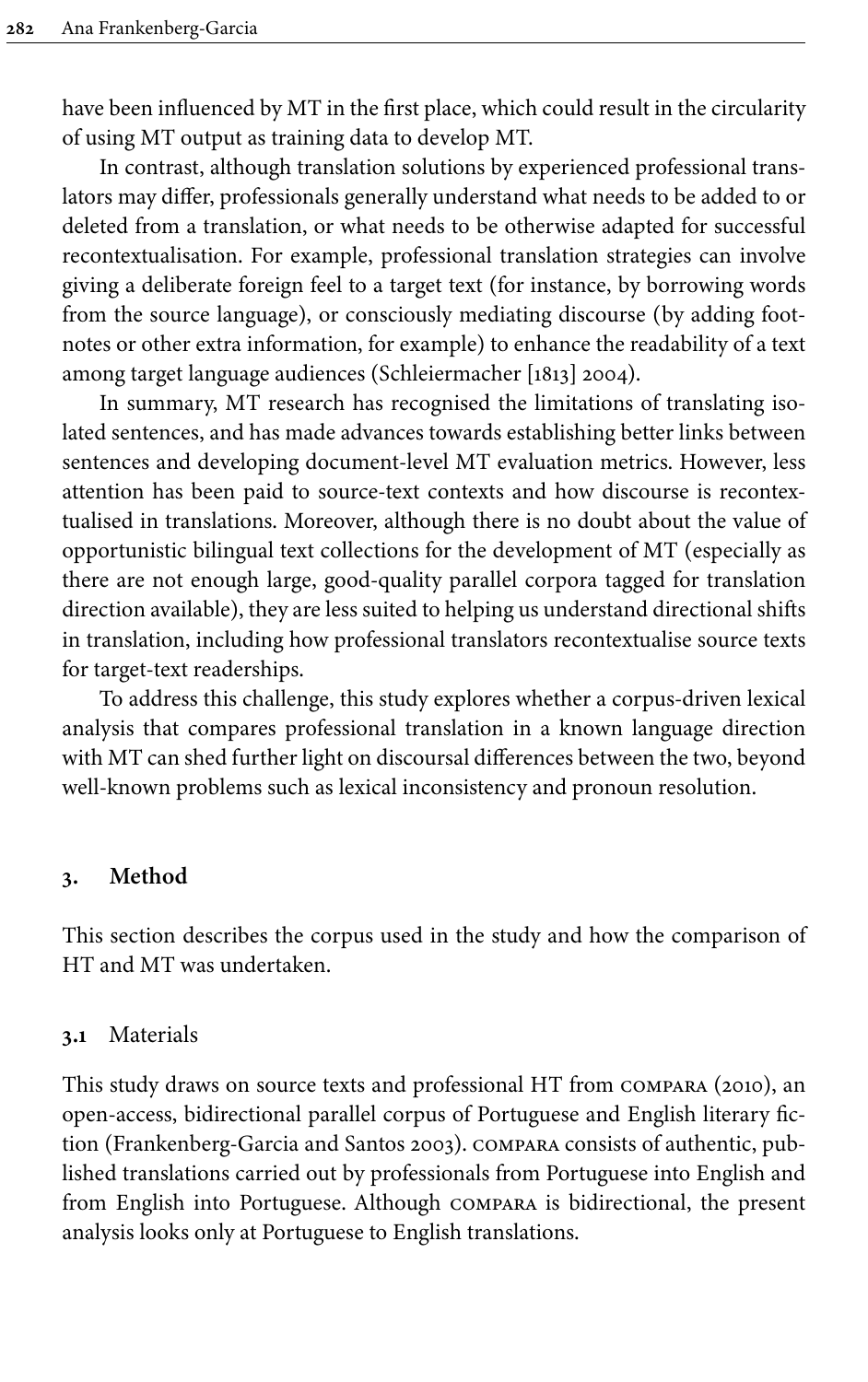As literary translation does not normally make use of MT ([Toral and Way](#page-29-5) [2018\)](#page-29-5), and as the English translations in compara are authentic, published translations dating back to the 1980s and 1990s – a time before the use of MT became widespread – it can be assumed that the translations in the corpus were not influenced by MT.

To ensure the analysis was not skewed by individual author or translator performances, a balanced corpus comprising the work of fifteen different authors translated by fifteen different translators was used in the study (see [Table](#page-5-0) 1).

| <b>Text ID</b>     | Source-text title                        | Author                       | Translator                |
|--------------------|------------------------------------------|------------------------------|---------------------------|
| PBRF <sub>2</sub>  | A Grande Arte                            | Rubem Fonseca                | Ellen Watson              |
| PMMC <sub>1</sub>  | Vozes Anoitecidas                        | Mia Couto                    | David<br><b>Brookshaw</b> |
| PBJS <sub>1</sub>  | O Xangô de Baker Street                  | Jô Soares                    | Cliff Landers             |
| PBPC <sub>1</sub>  | O Alquimista                             | Paulo Coelho                 | Alan Clarke               |
| PPSC <sub>1</sub>  | A Confissão de Lúcio                     | Mário de Sá-Carneiro         | Margaret Jull<br>Costa    |
| PPJS <sub>1</sub>  | Sinais de Fogo                           | Jorge de Sena                | John Byrne                |
| PBMA <sub>3</sub>  | Dom Casmurro                             | Machado de Assis             | John Gledson              |
| PPLJ <sub>1</sub>  | A Costa dos Murmúrios                    | Lídia Jorge                  | Natália Costa             |
| PBAD <sub>2</sub>  | Os Sinos da Agonia                       | Autran Dourado               | John Parker               |
| PPMC <sub>1</sub>  | Um Deus Passeando pela Brisa da<br>Tarde | Mário de Carvalho            | Gregory Rabassa           |
| PBAA2              | O Mulato                                 | Aluísio Azevedo              | Graeme<br>McNicoll        |
| PPEQ3              | Alves e Companhia                        | Eça de Queirós               | John Vetch                |
| PPJSA <sub>1</sub> | Ensaio sobre a Cegueira                  | José Saramago                | Giovanni<br>Pontiero      |
| PBCB <sub>2</sub>  | Estorvo                                  | Chico Buarque                | Peter Bush                |
| PBMAA1             | Memórias de um Sargento de<br>Milícias   | Manuel Antônio de<br>Almeida | Ronald Sousa              |

<span id="page-5-0"></span>**Table 1.** Authors and translators represented in the study[\\*](#page-5-1)

<span id="page-5-1"></span>\* Full references are available at <https://www.linguateca.pt/COMPARA>.

compara's online interface allows for the creation of subcorpora based on selected texts, such as those presented in [Table](#page-5-0) 1, but for copyright reasons it does not permit their full download. Moreover, the tool restricts the number of paral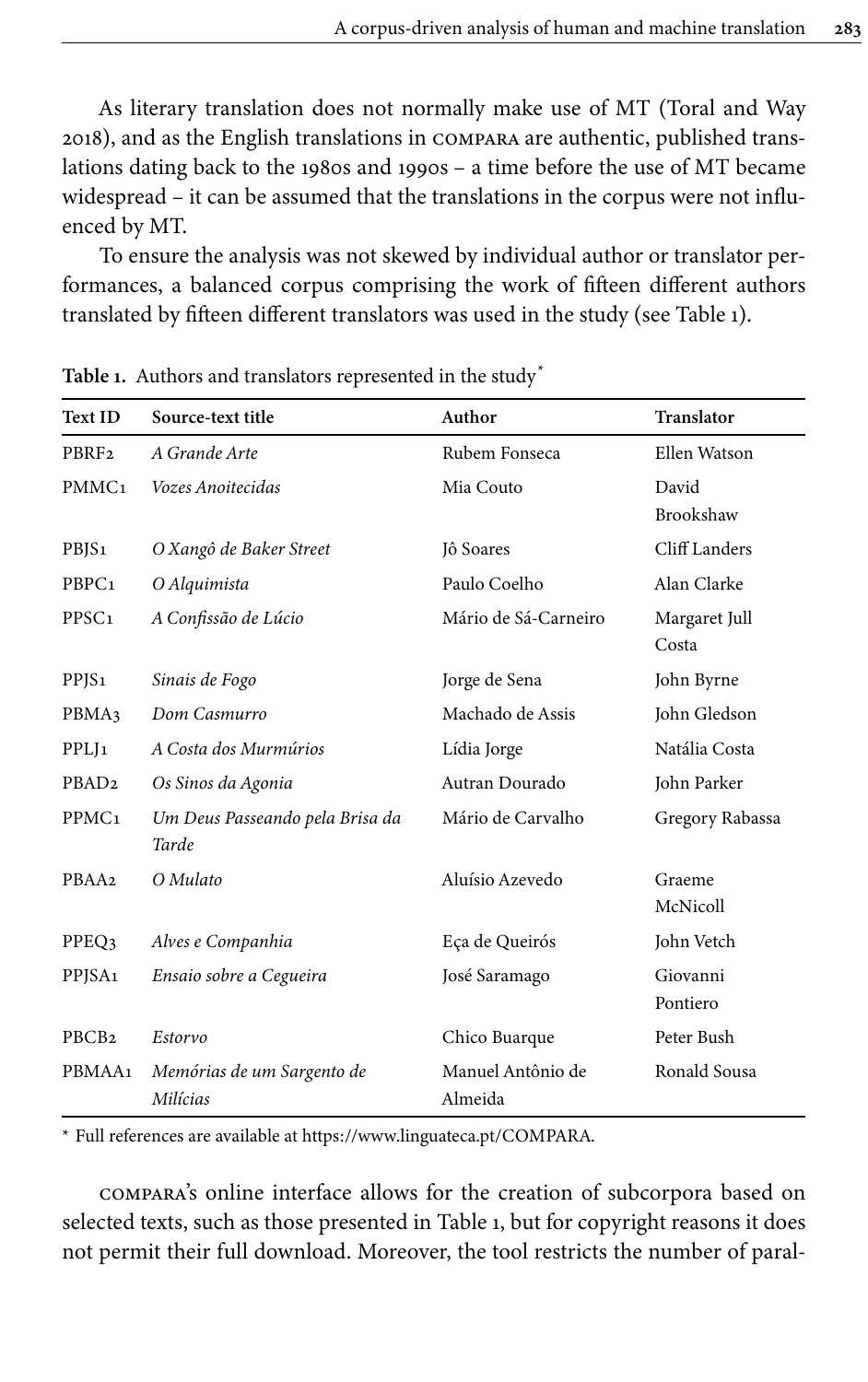lel concordances that can be retrieved such that no more than one third of each bitext (i.e., aligned source and target text) is presented each time a query is performed. As the texts in compara are of unequal length, longer texts will yield more concordances. Therefore, to achieve balance, the total number of sourcetext words generated by the shortest bitext in the selection was used as a benchmark, and the other texts were cut down to its approximate length. In this way, it was possible to arrive at a balanced corpus of fifteen Portuguese–English bitexts of between 4000 and 5000 source-text words each.

The concordances extracted for each query are in sequential order. However, to cut down the output to within the copyright limit, random concordances may be omitted. This would be a serious limitation if the investigation required one to read the texts linearly, from beginning to end. However, as it will be explained in [Section](#page-7-0) 3.2, the present study did not contemplate an analysis of discourse features that depend on reading longer uninterrupted stretches of text.

To obtain the MT corpus used in the study, the Portuguese source-text segments downloaded from compara were machine translated into English using Google Translate. <sup>2</sup> Google Translate uses neural MT technology for the Portuguese–English language pair [\(Turovsky 2016](#page-29-6)), though little else is known about how it operates. This study does not aim to foster the development of Google Translate. The choice for using it was simply that it is free, readily available, and is a popular generic MT system used by the public in general. Note that it was not possible to guarantee that Google Translate did not use the HTs from compara as part of its training data in the first place. However, because this data is not directly available online (it can only be retrieved through specific searches within compara), and because compara is negligible in size when compared to the enormous quantities of training data used by Google, it is highly unlikely that it would exert much influence on how Google Translate operates.

Once the MT output was obtained, it was aligned with the HTs from compara using the full-sentence source-text segments as a common denominator. It was thus possible to obtain a balanced and perfectly aligned parallel corpus of source texts (ST corpus), human translations (HT corpus), and machine translations (MT corpus), as shown in [Figure](#page-7-1) 1.

The corpus was compiled in Sketch Engine ([Kilgarriff et](#page-28-5) al. 2014). Both the HT and MT corpora were tagged with the TreeTagger part-of-speech tagset for English developed by Helmut Schmid and modified by the Sketch Engine team (pipeline version 2).

**<sup>2.</sup>** Performed through the now discontinued [Google Translator Toolkit \(2019\).](#page-27-5)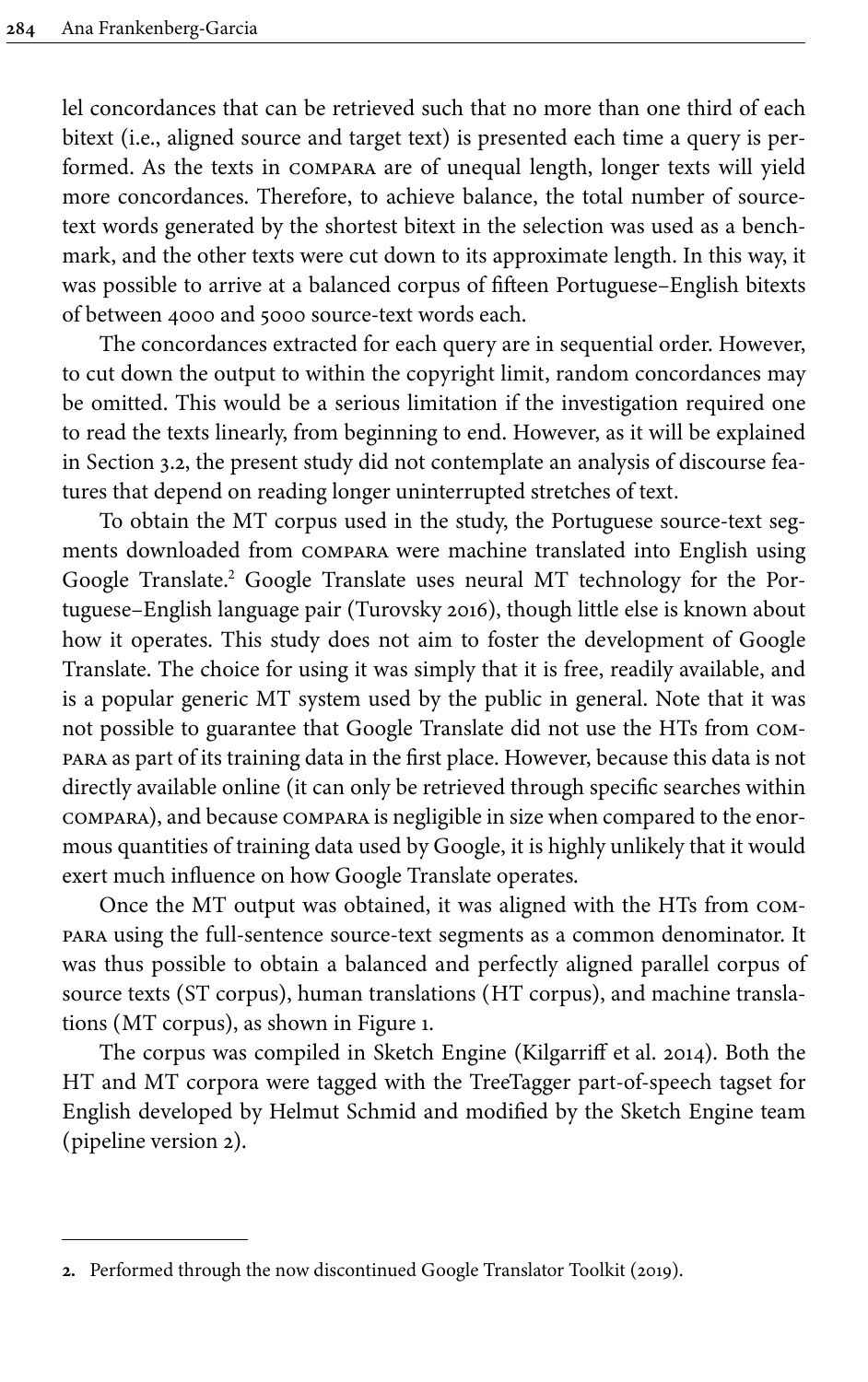<span id="page-7-1"></span>

**Figure 1.** Three-dimensional parallel corpus used in the study

## <span id="page-7-0"></span>**3.2** Procedure

Using parallel corpora to evaluate discourse in MT is a recent technique [\(Lapshinova-Koltunski](#page-28-6) and Hardmeier 2017; [Guillou et](#page-27-6) al. 2018). Previous research has been guided by known challenges for MT, like pronoun resolution, in a corpus-based approach. The approach taken in this study is novel in that its starting point is corpus-driven. 3 In other words, instead of running specific corpus queries to examine known issues (e.g., pronouns), in this study the corpus as a whole was used as a point of departure to gain new insights into how HT and MT differ. A standard procedure in corpus-driven approaches is the comparison of lexical distributions in two corpora. For example, [Frankenberg-Garcia](#page-27-7) (2008) uses this method to analyse distinctive lexis in translated and non-translated texts. A similar corpus-driven approach can be applied to uncover distinctive lexis in HT and MT, which can then be further inspected from a corpus-based perspective to determine whether lexical contrasts impact discourse.

The first step in the study involved comparing the HT and MT corpora through keyword analysis. Keyword analysis is a well-known procedure used in corpus linguistics to identify linguistic elements that are exceptionally frequent in a focus corpus when compared to a reference corpus ([Kilgarriff 2009\)](#page-28-7). The following formulas were used to extract words that were distinctively more frequent in the MT corpus in relation to the HT corpus, and, conversely, to extract words whose frequency stood out in the HT corpus when compared with the MT corpus:

**<sup>3.</sup>** See [Tognini-Bonelli](#page-29-7) (2001) for a discussion of corpus-based and corpus-driven approaches.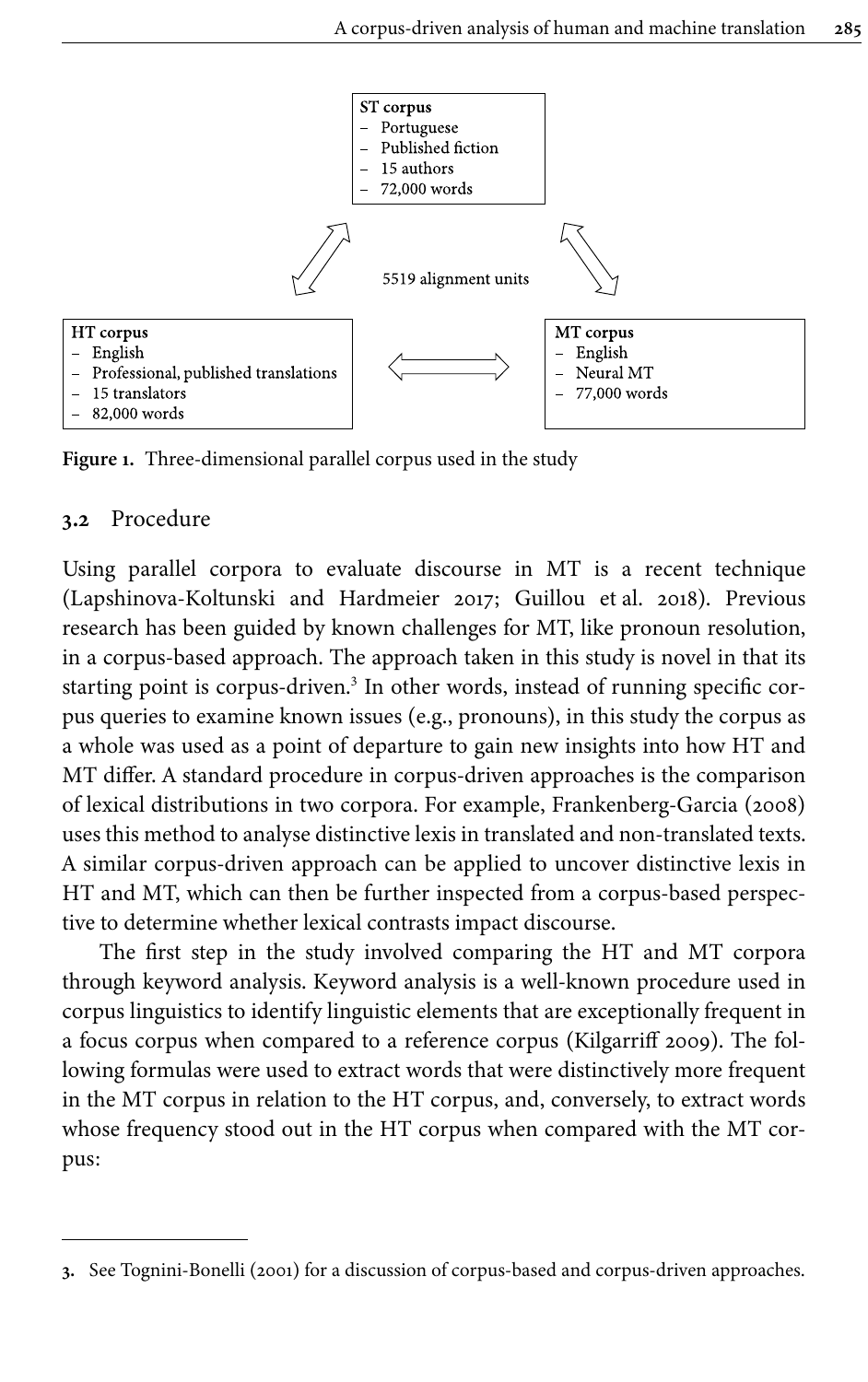| $MT$ fpm+ $N$ | and | $HTfpm+N$ |
|---------------|-----|-----------|
| $HTfpm+N$     |     | MT fpm+N  |

*MT fpm* is the normalised frequency (per million) of an element in the MT corpus, *HT fpm* is the equivalent frequency of the same element in the HT corpus, and *N* is the smoothing parameter used to avoid dividing by zero. As discussed in [Kilgarriff \(2009\)](#page-28-7), while the standard smoothing parameter is  $N=1$ , this value can be adjusted so as to prioritise higher- or lower-frequency keywords. Given the relatively small size of this study's corpora, the smoothing parameter used was *N*=1000, which prioritises words in the higher-frequency range. This reduces the chances of capturing idiosyncratic discrepancies concentrated in just one text.

Keyword extraction can be performed on different corpus attributes, such as word forms, tags, lemmas, and so on. In the present analysis, the Sketch Engine *lempos-lc* attribute was used to extract case-insensitive lemmas tagged according to part-of-speech category. <sup>4</sup> This allowed for the conflation of, for example, *His* and *his*, and *car* and *cars*, but at the same time for the separation of *house* (noun) from *house* (verb) in the extraction. After extracting the top 200 HT and MT keywords, a sample was then inspected in further detail. Through close reading of the three-dimensional parallel concordances for keywords in the ST, HT, and MT corpora, a qualitative analysis was undertaken to investigate whether the distinctive lexical distributions observed could impact discourse.

## **4. Results**

[Table](#page-9-0) 2 summarises the distribution of the top 200 keywords in each translation corpus sorted by word class and ordered by keyness score rank. In the last category, 'NOT\_TRANSLATED' represents entire source-text sentences which were either intentionally or mistakenly left out of the translation, highlighting the fact that this is a decision or error only human translators can make. Overall, it is possible to see marked differences in the use of modals, prepositions, and pronouns in the two corpora, with substantially more HT than MT keywords pertaining to those closed-class grammatical categories. The HT and MT keywords pertaining to open-class lexical words – nouns (including proper names and foreign words), verbs, adjectives, and adverbs – to reach the study's top-200 threshold were more

**<sup>4.</sup>** The tagger failed to classify 7.75% of the lemmas (marked with an *x* in the output), and misclassified 4.25% (e.g., *because* was classified as a preposition). These were manually revised where part-of-speech was straightforward to identify, otherwise they were marked as ambiguous. Indefinite pronouns, proper nouns, and foreign words that had been broadly classified as nouns by the tagger were manually differentiated.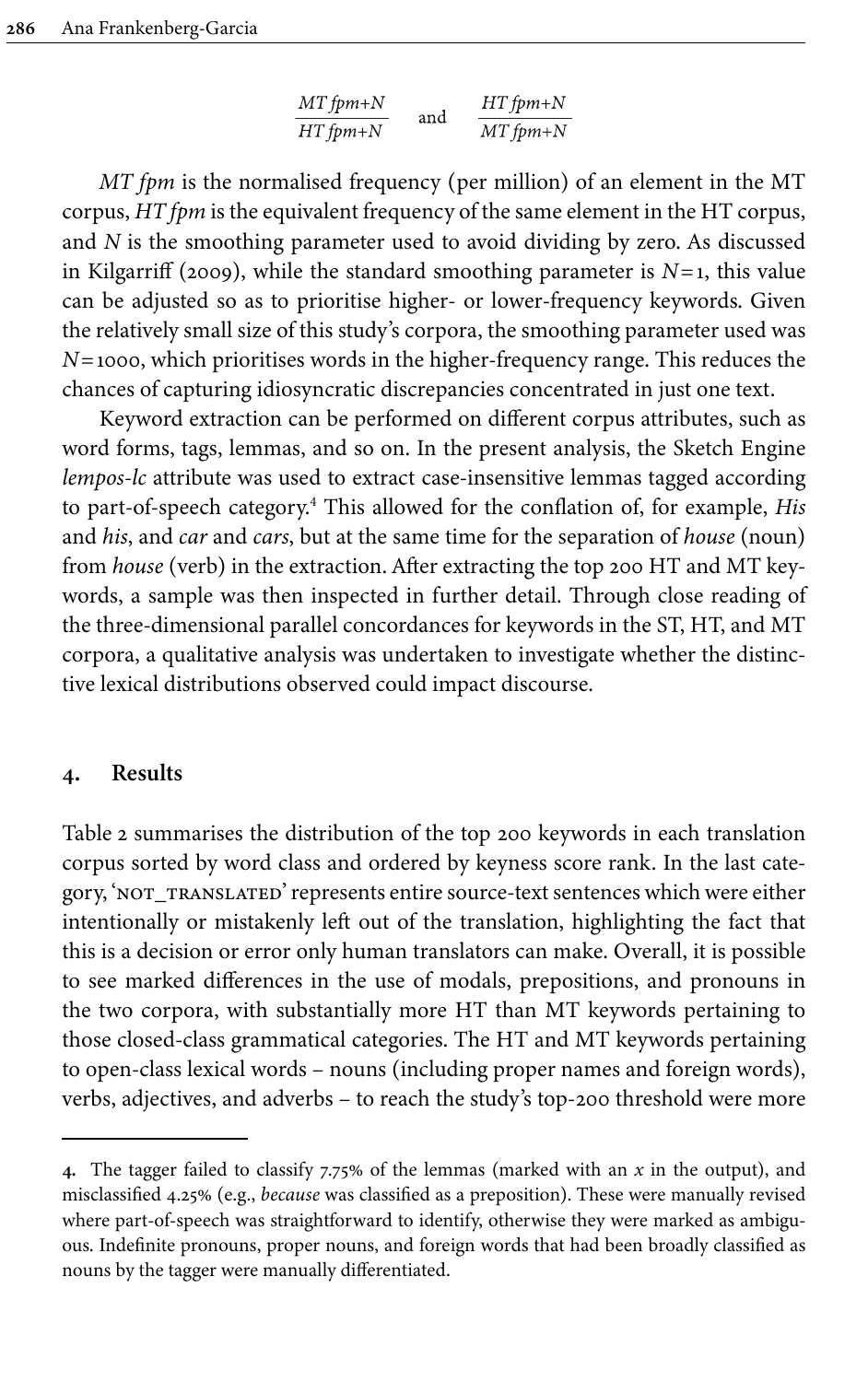balanced in number. To uncover possible discourse implications behind the lexicogrammatical keyword discrepancies in [Table](#page-9-0) 2 in more depth, ST–HT–MT parallel concordances for a sample of grammatical and lexical keywords will be examined next.

| class     | Distinctive in HT                                                                                                                                                                                                                                                                                                                                                                                          | Distinctive in MT                                                                                                                                                                                                                                                                                                                                                                                                                                                                                                                                                       |
|-----------|------------------------------------------------------------------------------------------------------------------------------------------------------------------------------------------------------------------------------------------------------------------------------------------------------------------------------------------------------------------------------------------------------------|-------------------------------------------------------------------------------------------------------------------------------------------------------------------------------------------------------------------------------------------------------------------------------------------------------------------------------------------------------------------------------------------------------------------------------------------------------------------------------------------------------------------------------------------------------------------------|
| Adjective | own, such, unable, male, special,<br>odd, flat, wise, final, very,<br>splendid, fellow, bright, long,<br>indian                                                                                                                                                                                                                                                                                            | great, little, black, last, much, beautiful, good,<br>silent, ready, thin, full, first, low, high, open, crazy,<br>quiet, sick, front, worth, holy, gray, old, rich,<br>handsome, natural, wet, rare                                                                                                                                                                                                                                                                                                                                                                    |
| Adverb    | just, over, back, quite, as, together,<br>really, once, now, away, ever, else,<br>ill, merely, around, well, on,<br>certainly, probably, rather,<br>immediately, though, longer, up,<br>out, enough, simply, clearly, very,<br>silently, in, afterwards, too                                                                                                                                               | very, soon, always, also, already, not, anyway,<br>asleep, however, there, maybe, sometimes, little,<br>barely                                                                                                                                                                                                                                                                                                                                                                                                                                                          |
| Foreign   | senhor, plaza, senhora                                                                                                                                                                                                                                                                                                                                                                                     | d, mainata, nhonhô, nhonho                                                                                                                                                                                                                                                                                                                                                                                                                                                                                                                                              |
| Modal     | might, should, could, would, can,<br>ought, shall                                                                                                                                                                                                                                                                                                                                                          |                                                                                                                                                                                                                                                                                                                                                                                                                                                                                                                                                                         |
| Noun      | fellow, wife, part, way, massa,<br>round, feeling, area, bit, kind,<br>place, theatre, mind, affair, colour,<br>cattle, slave, negro, sort, bedroom,<br>reply, music, inspector, evening,<br>thought, use, jacket, destiny, town,<br>raven, stuff, spy-hole, shape, note,<br>maid, country, omen, fine, desk,<br>horse, phone, side, home, line,<br>people, staircase, mummy,<br>moustache, longing, lobby | mosque, house, guy, mr, color, hour, earth, beast,<br>hall, eye, sign, woman, other, face, personal,<br>mustache, legend, crow, background, porch,<br>college, band, ox, animal, photograph, pastor,<br>fight, couch, scent, neighbourhood, devil, yard,<br>ceremony, afternoon, son, floor, street, year, head,<br>mouth, table, step, sheep, square, newspaper, land,<br>suit, stop, partner, jailer, beginning, sage,<br>motorcycle, name, city, wall, foot, doubt, lady,<br>information, stair, care, will, clock, favour,<br>contrary, song, wonder, revenge, gate |
|           | Preposition out, up, off, into, along, about,<br>over, towards, on, through, after,<br>around, onto, for, within, despite,<br>up, near                                                                                                                                                                                                                                                                     | without, of, in                                                                                                                                                                                                                                                                                                                                                                                                                                                                                                                                                         |
| Pronoun   | their, its, his, them, she, her, our,<br>someone, something, myself,<br>everyone, herself, anyone, one,<br>nobody                                                                                                                                                                                                                                                                                          | everything, me, they, it                                                                                                                                                                                                                                                                                                                                                                                                                                                                                                                                                |

<span id="page-9-0"></span>**Table 2.** Top 200 HT and MT keywords sorted by word class and ordered by keyness score rank

**Keyword**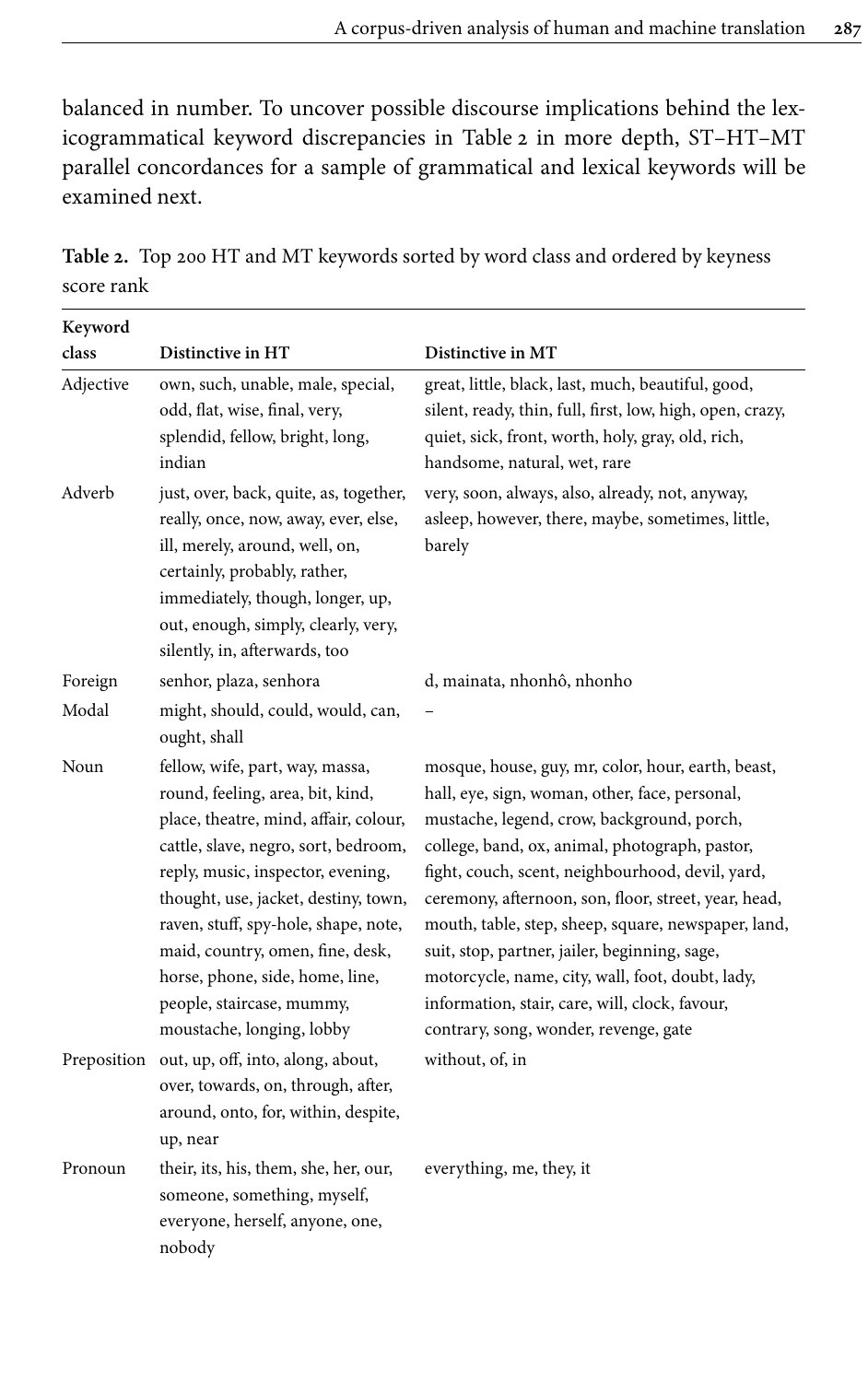| Keyword   |                                                                                                                                                                                                                                                                   |                                                                                                                                                                                                                                                                                                                                                                                                   |
|-----------|-------------------------------------------------------------------------------------------------------------------------------------------------------------------------------------------------------------------------------------------------------------------|---------------------------------------------------------------------------------------------------------------------------------------------------------------------------------------------------------------------------------------------------------------------------------------------------------------------------------------------------------------------------------------------------|
| class     | Distinctive in HT                                                                                                                                                                                                                                                 | Distinctive in MT                                                                                                                                                                                                                                                                                                                                                                                 |
| Proper    | Helen, Mesquita, Gervásio, José,                                                                                                                                                                                                                                  | Helena, Gervasio, Jose, Proserpino, Godfrey,                                                                                                                                                                                                                                                                                                                                                      |
| name      | Proserpinus, Alves, Trifenus,                                                                                                                                                                                                                                     | Padua, Azariah, Trifeno, de, Lucius                                                                                                                                                                                                                                                                                                                                                               |
|           | Pádua, Lúcio                                                                                                                                                                                                                                                      |                                                                                                                                                                                                                                                                                                                                                                                                   |
| Verb      | hold, get, bring, use, become, go,<br>carry, keep, manage, put, decide,<br>let, realise, stand, need, ring,<br>allow, suggest, inform, weep, place,<br>wear, grow, have, happen, round,<br>build, observe, imagine, begin,<br>catch, wonder, remain, find, stick, | give, want, do, enter, know, continue, cry, jump,<br>close, hurt, live, understand, scream, lean, shake,<br>stay, believe, collect, blind, join, serve, count, wish,<br>notice, return, remember, lose, love, confess, wrap,<br>smell, form, resume, fire, delay, conclude, look,<br>come, call, answer, throw, cover, leave, meet, pull,<br>receive, repeat, realize, save, wake, shine, fulfill |
| Other/    | reply, summon<br>NOT TRANSLATED, some, as,                                                                                                                                                                                                                        | this, these, because, the, so, that, two, another,                                                                                                                                                                                                                                                                                                                                                |
| Ambiguous | any, while, every, whether, which,                                                                                                                                                                                                                                | yeah, if, oh, whose                                                                                                                                                                                                                                                                                                                                                                               |
|           | why, an, those, on, though, like,                                                                                                                                                                                                                                 |                                                                                                                                                                                                                                                                                                                                                                                                   |
|           | one, in, whenever                                                                                                                                                                                                                                                 |                                                                                                                                                                                                                                                                                                                                                                                                   |

#### **Table 2.** *(continued)*

# **4.1** Grammatical keywords

This section examines in further detail keyword differences in modals, prepositions, and pronouns. Closed-class words like these occur frequently, generating hundreds of concordance lines each, and it is beyond the scope of this study to manually inspect them all. This part of the investigation focuses on a systematic qualitative analysis of one HT and one MT grammatical keyword per part-ofspeech category.

# **4.1.1** *Modals*

The keyword analysis identified seven distinctive modal verbs in the HT corpus and none in the MT corpus [\(Table](#page-9-0) 2). The most distinctive modal in the HT corpus was 'might', with 49 occurrences against just 11 in MT (keyness score 1.34). The modal was present in 80% of the HT texts, so it cannot be dismissed as simply being a matter of stylistic preference. Parallel concordances for 'might' in the HT corpus without the same modal in the MT alignment returned 45 hits. A qualitative analysis of these concordances resulted in 23 HT concordances with no modality in MT (as in Example ([1](#page-11-0))), and 22 HT concordances with a different modal or a comparable modality marker in MT (as in Example ([2](#page-11-1))).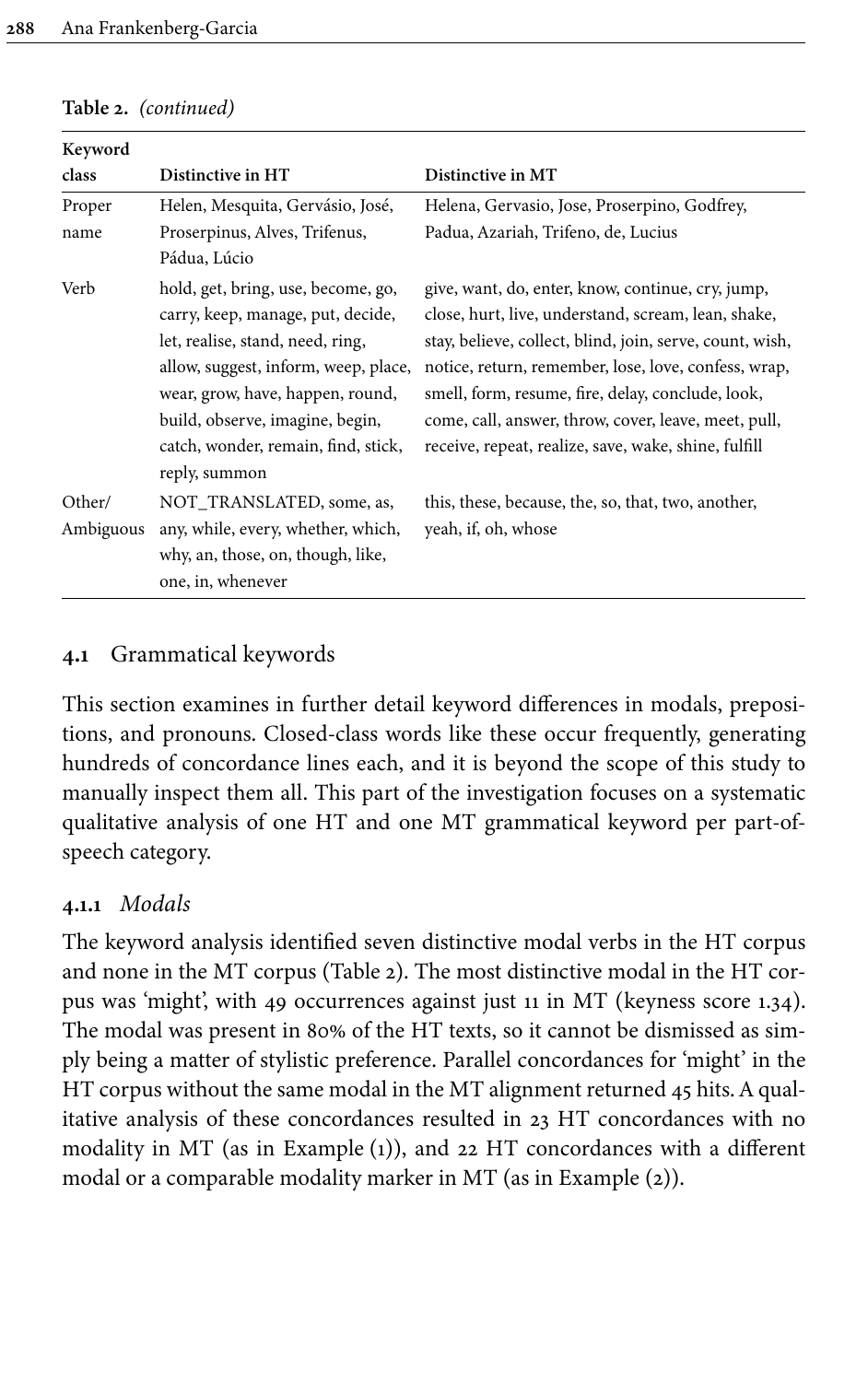<span id="page-11-0"></span>

| Conc. ID          | -ST                   | HТ                        | MТ                        |
|-------------------|-----------------------|---------------------------|---------------------------|
| PPEQ3             | veio-lhe o terror que | he began to fear that his | terror came to him that   |
| 302               | o sogro não estivesse | father-in-law might not   | his father-in-law was not |
|                   | em casa               | be at home                | at home                   |
| PMMC <sub>1</sub> | ainda pisava na mina  | she might tread on a      | he was still walking in   |
| 552               |                       | mine                      | the mine                  |

<span id="page-11-1"></span>(2)

| Conc. ID                 | SТ                           | HТ                                       | MТ                         |
|--------------------------|------------------------------|------------------------------------------|----------------------------|
| PBAD <sub>2</sub><br>950 | Podem me envolver            | They might involve me                    | You can get<br>involved    |
| PBMA3<br>254             | Talvez valha a pena<br>dá-la | It might be worthwhile giving<br>it here | Maybe it's worth<br>giving |

Although the source language does not have modal verbs, modality can be expressed through other linguistic resources in Portuguese. The concordances in Example ([1](#page-11-0)) indicate that human translators outperform MT with regard to inferring mood from the context when it is ambiguous or not explicit in the source language. The concordances in Example [\(2\)](#page-11-1), on the other hand, show that MT can handle mood when it is expressed by means of explicit modality markers in the source language. As shown, possibility can be expressed in Portuguese through the verb *poder* and the adverb *talvez*. This could also explain why the direct translation of the adverb 'maybe' is distinctive in the MT corpus (see [Table](#page-9-0) 2).

# **4.1.2** *Prepositions*

The keyword analysis highlighted the prevalence of 18 prepositions in the HT corpus against 3 in MT ([Table](#page-9-0) 2). The most distinctive prepositions in the two types of translation – 'out' in the HT and 'without' in the MT – are explored in further detail.

The preposition 'out' returned 272 hits in the HT corpus compared to 126 in the MT corpus (keyness score 1.59). Close reading of the 215 parallel concordances for 'out' in the HT corpus without 'out' in the MT alignment returned

- 175 HT concordances where 'out' is part of a phrasal verb like 'find out', while the MT output is a one-word literal translation from the ST, as in Example [\(3\)](#page-12-0);
- 23 HT concordances with other senses of 'out', while the MT is literal, as in Example ([4\)](#page-12-1);
- 10 HT concordances where 'out' is part of phrases beginning with 'out of ' in the sense of 'because of', while the MT is mistranslated, as in Example  $(5)$ ;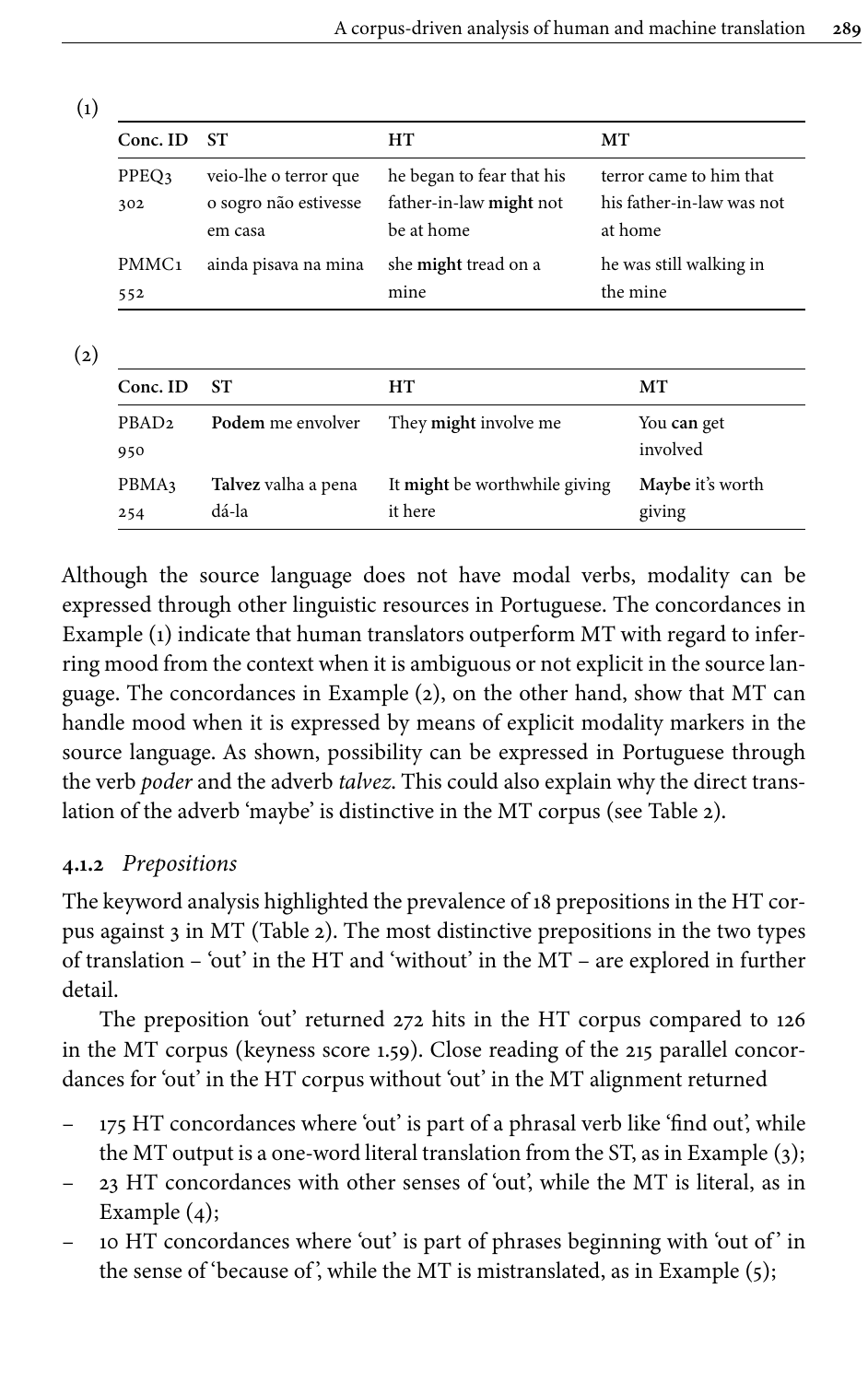– 7 HT concordances where 'out' is part of phrases beginning with 'out of ' in the sense of 'without', while the MT uses a one-word literal translation of the ST, as in Example ([6\)](#page-12-3).

<span id="page-12-0"></span>(3)

| a silent blow that<br>a deaf thump that devastated<br>knocked him out<br>him                     |
|--------------------------------------------------------------------------------------------------|
| His father commanded him<br>His father told him to<br>put out the lamp<br>to extinguish the lamp |
|                                                                                                  |

<span id="page-12-1"></span>(4)

| $Conc.$ ID        | - ST                     | HТ                | MТ                     |
|-------------------|--------------------------|-------------------|------------------------|
| PBAD <sub>2</sub> | Nenhum jeito possível    | No way out        | No way possible        |
| 314               |                          |                   |                        |
| PBAA <sub>2</sub> | ela que vá dando os seus | she should be out | she will go giving her |
| 590               | passeios a pé            | taking walks      | walks on foot          |

<span id="page-12-2"></span>(5)

| Conc. ID                 | <b>ST</b>                                                                                    | HТ                                                                                                             | MT                                                                                                   |
|--------------------------|----------------------------------------------------------------------------------------------|----------------------------------------------------------------------------------------------------------------|------------------------------------------------------------------------------------------------------|
| PPLJ <sub>1</sub><br>132 | a tinham trazido ali<br>por instinto de<br>sobrevivência                                     | had brought her there out<br>of survival instinct                                                              | had brought her there<br>by instinct for survival                                                    |
| PBMA3<br>123             | Se soubesse, não<br>teria falado, mas<br>falei pela veneração,<br>pela estima, pelo<br>afeto | If I'd known, I wouldn't<br>have spoken, but I did so<br>out of veneration, out of<br>esteem, out of affection | If I had known, I would<br>not have spoken, but I<br>spoke of veneration, of<br>esteem, of affection |

<span id="page-12-3"></span>(6)

| Conc. ID          | <b>ST</b>                | HТ                    | MТ                 |
|-------------------|--------------------------|-----------------------|--------------------|
| PBAA <sub>2</sub> | Tinha o cabelo à         | His hair was close    | She had her hair   |
| 553               | escovinha; os sapatos    | cropped and his shoes | brushed; the shoes |
|                   | grandemente              | terribly out of       | were greatly       |
|                   | desproporcionados        | proportion            | disproportionate   |
| PBJS <sub>1</sub> | E xingava, descontrolado | And he cursed, out of | And he cursed,     |
| 968               |                          | control               | uncontrolled       |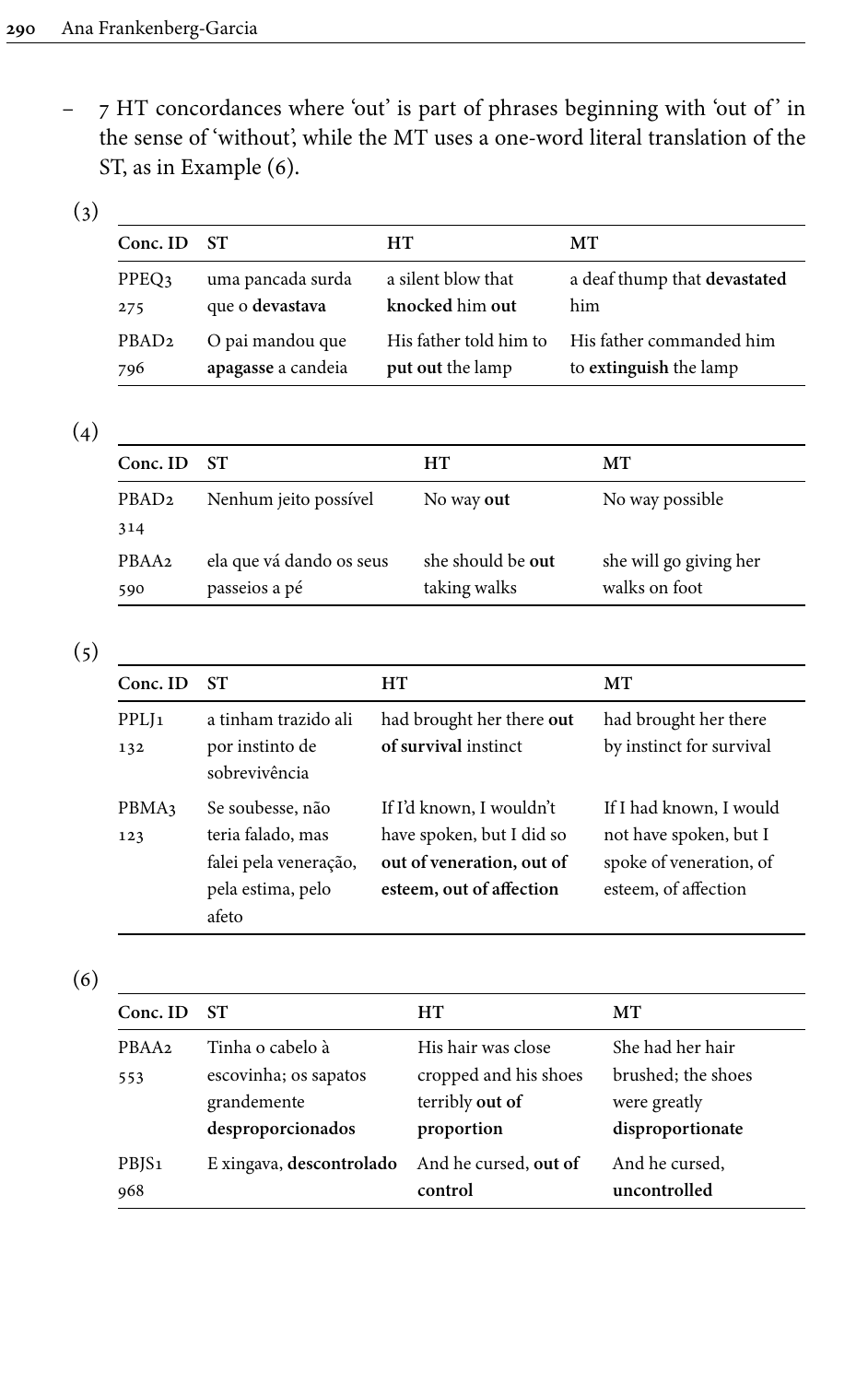As can be seen from Examples [\(3\)](#page-12-0) to ([6](#page-12-3)), despite 'out' being a grammatical word, the main reason for its prevalence in the HT corpus is lexical. Apart from the HT being less literal than the MT, it can be seen that the HT use of 'out' in phrasal verbs and other expressions tends to confer a less formal and more idiomatic tone on the translations, indicating a better appreciation of situations where informal language is more appropriate.

The most marked preposition in the MT, 'without', returns 112 hits in the MT corpus compared to 84 in the HT corpus (keyness score 1.19), and there are 50 parallel concordances for 'without' in the MT aligned concordances lacking the same preposition in the HT. Close reading of those concordances revealed that where MT uses 'without', the HT equivalent consists of:

- 25 concordances with negative adverbs such as 'not', as in Example  $(7)$ ;
- 11 concordances with negative prefixes and suffixes such as 'un-' and '-less', as in Example ([8](#page-13-1));
- 9 concordances with antonymous expressions, as in Example [\(9](#page-14-0));
- 5 concordances with other words or phrases expressing negation, as in Example [\(10](#page-14-1)).

<span id="page-13-0"></span>

| × | ۰ | I<br>÷ |
|---|---|--------|

| Conc. ID ST       |                   | HТ               | MТ                  |
|-------------------|-------------------|------------------|---------------------|
| PBCB <sub>2</sub> | O meninoavista-me | The kidlooks but | The boysees me      |
| 22                | sem me ver        | doesn't see me   | without seeing me   |
| PPMC <sub>1</sub> | sem qualquer      | with no scruples | without any scruple |
| 270               | escrúpulo         | whatever         |                     |

<span id="page-13-1"></span>(8)

| Conc. ID                  | ST.                            | HТ                          | MТ                                      |
|---------------------------|--------------------------------|-----------------------------|-----------------------------------------|
| PPLJ <sub>1</sub><br>669  | sem conseguirem<br>culpar nada | unable to blame<br>anything | without being able to blame<br>anything |
| PBMAA <sub>1</sub><br>112 | um filho sem mãe               | A motherless child          | a son without a mother                  |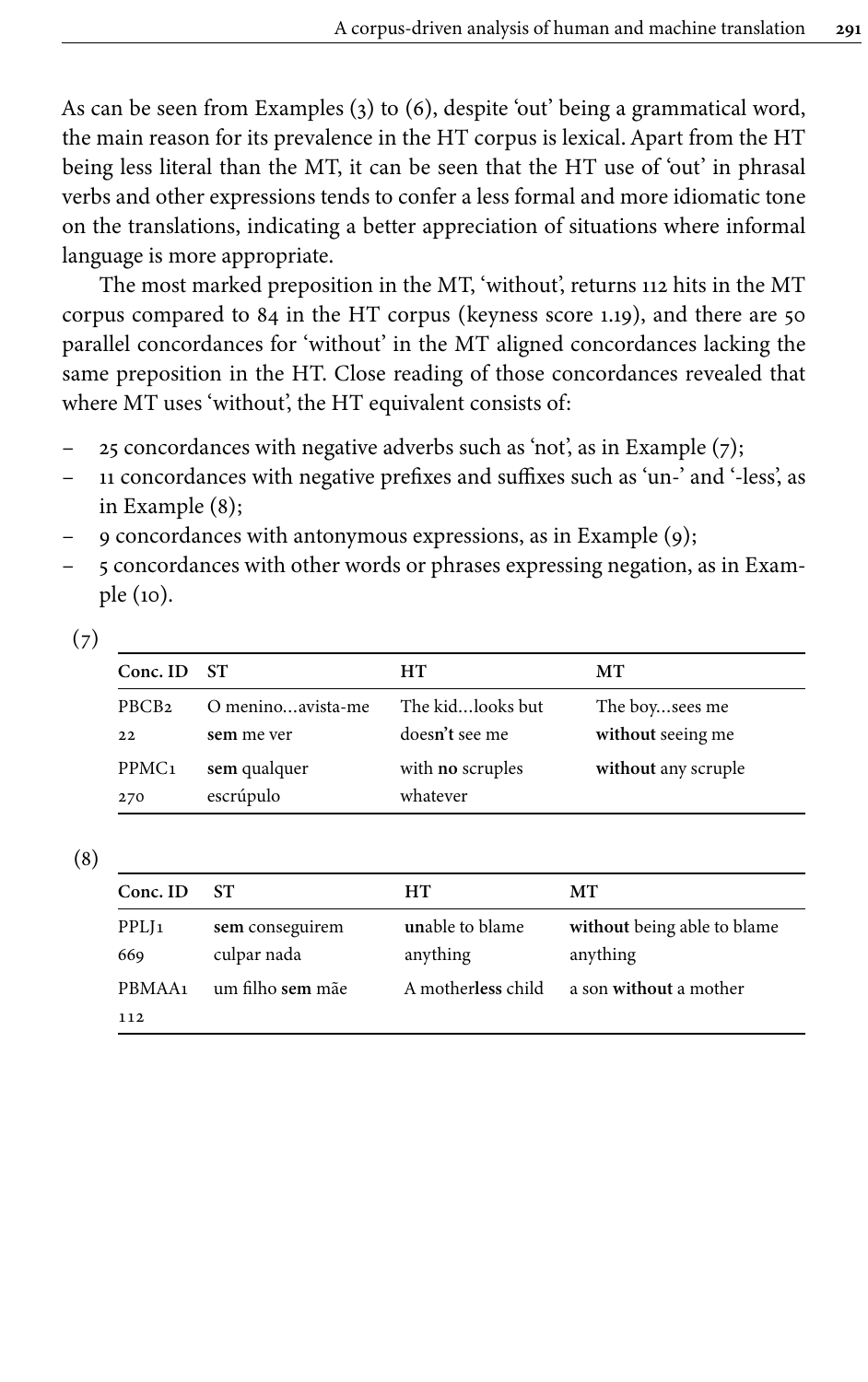<span id="page-14-0"></span>

| × | ۰.<br>ł |  |
|---|---------|--|

| Conc. ID                 | <b>ST</b>                                               | HT                                                              | MТ                                                |
|--------------------------|---------------------------------------------------------|-----------------------------------------------------------------|---------------------------------------------------|
| PPLJ <sub>1</sub><br>845 | como os homens que<br>vivem sem ter tempo               | like one of those men who<br>are always rushing through<br>life | like the men who live<br>without time             |
| PPEO3<br>16              | murmurou o guarda-<br>livros, sem cessar de<br>escrever | murmured the<br>bookkeeper, as he went on<br>writing            | he bookkeeper<br>murmured without<br>interruption |

<span id="page-14-1"></span> $(10)$ 

| $Conc.$ ID               | - ST                        | HТ                                          | MТ                                      |
|--------------------------|-----------------------------|---------------------------------------------|-----------------------------------------|
| PBRF <sub>2</sub><br>691 | dentes                      | sem a maioria dos missing most of his teeth | without most of his teeth               |
| PPEO3<br>31              | sem a cor viva<br>duma flor | he lacked the bright colour<br>of a flower  | without the living color<br>of a flower |

The analysis shows that the translators use a more varied repertoire of expressions of negation. Instead of translating the source-text preposition *sem* literally into 'without', translators resort to oblique translation strategies to produce more idiomatic target language renditions.

#### **4.1.3** *Pronouns*

The keyword analysis identified 15 distinctive pronouns in the HT corpus and 4 in the MT corpus. There were also marked differences in the types of pronouns. Indefinite pronouns ('someone', 'something', 'everyone', 'anyone' and 'nobody') are more salient in the HT than in the MT, where only 'everything' is more frequent. Four gender-marked personal pronouns – 'his', 'she', 'her' and 'herself' – are key in the HT, in contrast to the MT personal pronouns, all of which are genderneutral. Another interesting finding is the distinctive use of possessives in HT and MT, with 5 key possessives in the HT corpus – 'their', 'its', 'his', 'her', and 'our' – and none in the MT corpus. The most distinctive HT and MT personal pronouns – 'their' and 'me', respectively – were inspected in further detail.

The possessive 'their' has 191 hits in the HT corpus compared to only 112 in the MT corpus (keyness score 1.33). A search for 'their' in the HT corpus without the same form in the MT alignment returned 114 concordances. A qualitative analysis of the pronoun discrepancies indicated that there are:

– 64 concordances where a pronoun not present in the ST is inserted in the HT but not in the MT, as in Example ([11\)](#page-15-0);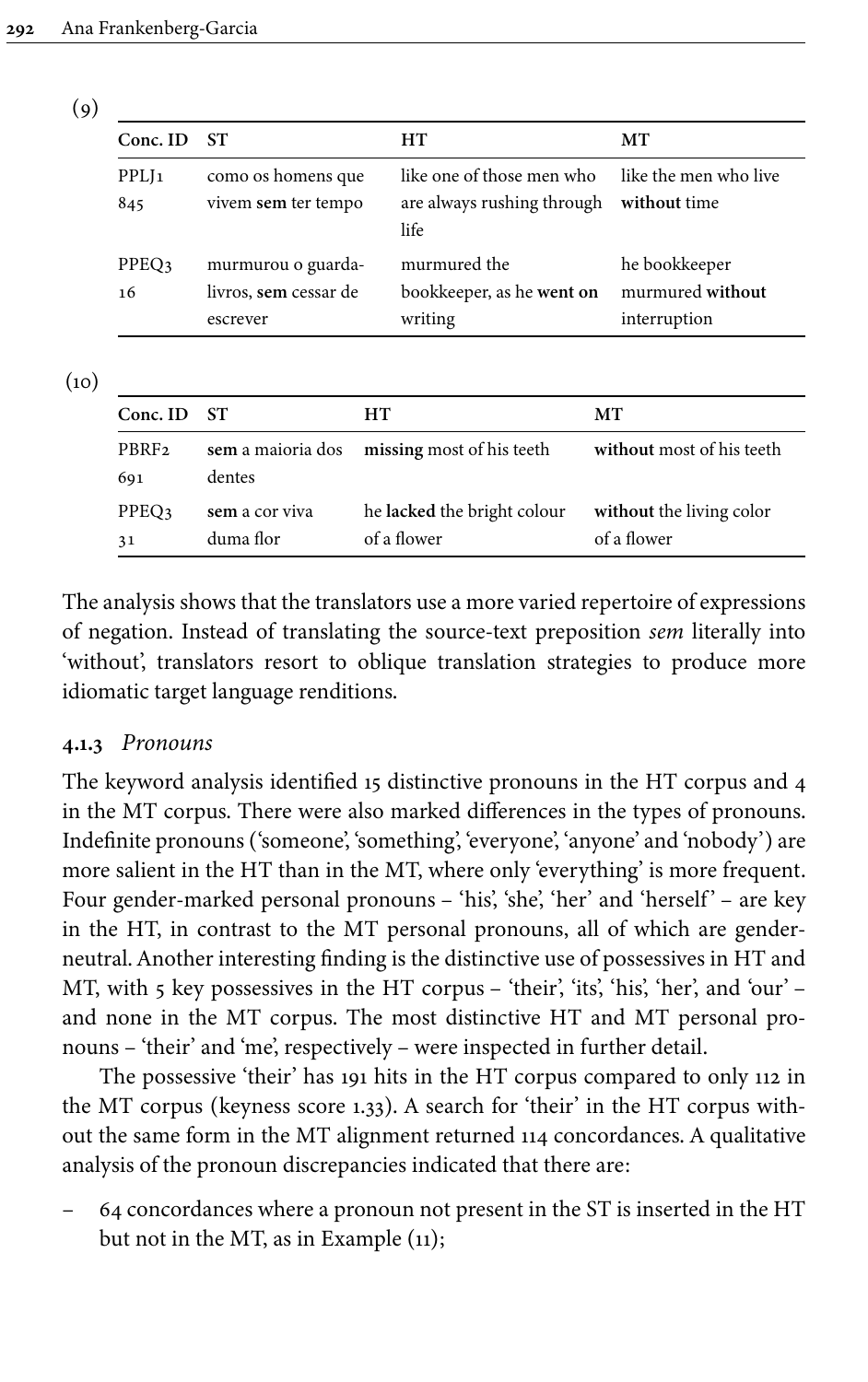- 34 concordances where 'their' in the HT results from a less literal translation of the ST, as in Example [\(12](#page-15-1));
- 16 concordances where the pronoun was mistranslated in the MT, as in Example [\(13](#page-15-2)).

<span id="page-15-0"></span>

| × |  | I<br>I<br>× |
|---|--|-------------|

| Conc. ID                 | <b>ST</b>                                                     | HT                                                               | MТ                                                             |
|--------------------------|---------------------------------------------------------------|------------------------------------------------------------------|----------------------------------------------------------------|
| PBRF <sub>2</sub><br>804 | Muda de nome, de<br>casa, pinta o cabelo, vai<br>para a Bahia | Move away, change their<br>names, dye their hair, go<br>to Bahia | Change of name, of<br>house, paints the hair,<br>goes to Bahia |
| PPJS <sub>1</sub><br>654 | através das recordações<br>de pais e tios                     | through the tales of their<br>parents and aunts and<br>uncles.   | through the memories<br>of parents and uncles                  |

<span id="page-15-1"></span>

|   | I |
|---|---|
| × | ÷ |

| Conc. ID                  | <b>ST</b>                                                        | HТ                                                                             | MТ                                                                      |
|---------------------------|------------------------------------------------------------------|--------------------------------------------------------------------------------|-------------------------------------------------------------------------|
| PPJSA <sub>1</sub><br>679 | O Governo e a Nação<br>esperam que cada um<br>cumpra o seu dever | The Government and<br>Nation expect every man<br>and woman to do their<br>duty | The Government and<br>the Nation expect each<br>one to fulfill his duty |
| PBAA <sub>2</sub><br>148  | a dar-lhes a comida                                              | to fix their meals                                                             | to give them food                                                       |

<span id="page-15-2"></span> $(13)$ 

| Conc. ID          | -ST              | HТ                            | MТ                      |
|-------------------|------------------|-------------------------------|-------------------------|
| PPEO3             | com os lábios    | with their lips together      | with his lips joined to |
| 324               | unidos aos dele  |                               | his                     |
| PBAD <sub>2</sub> | Iam silenciosos, | They walked in silence, their | They were silent, the   |
| 477               | rosário na mão   | rosaries in their hands       | rosary in his hand      |

Looking now at the most salient personal pronoun in the MT, there are 395 hits for 'me' in the MT corpus and 379 in the HT corpus (keyness score 1.09), and 78 parallel concordances for 'me' in the MT without the same pronoun in the HT alignment. One concordance was not translated in the HT corpus. The remaining 77 concordances comprise:

- 31 concordances where the equivalent pronoun 'I' is used in the HT, as in Example ([14](#page-16-0));
- 26 concordances without a corresponding pronoun in the HT, as in Example [\(15\)](#page-16-1);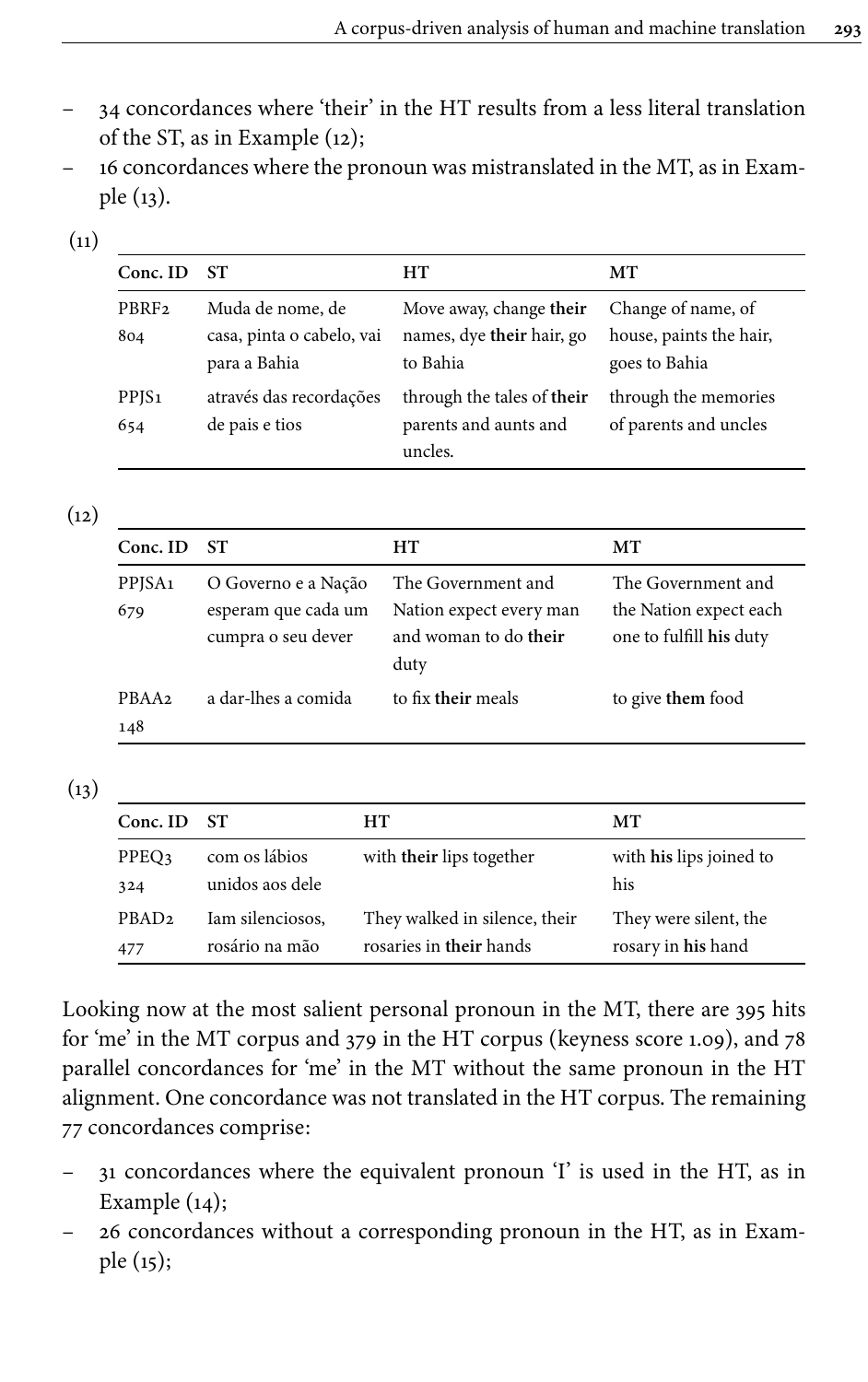- 15 concordances where the corresponding pronoun in the HT is a possessive, as in Example [\(16](#page-16-2));
- 5 concordances where the HT pronoun refers to another entity (evidencing mistranslation in the MT), as in Example ([17\)](#page-16-3).

<span id="page-16-0"></span>

| × | I<br>× |
|---|--------|

| Conc. ID ST       |                                           | HТ                  | MТ                           |
|-------------------|-------------------------------------------|---------------------|------------------------------|
| PBJS <sub>1</sub> | há algo aqui que                          | there's one thing   | there is something here that |
| 167               | causa-me estranheza                       | that I find strange | causes me strangeness        |
| PBMA3             | O desuso é que me faz I'm out of practice |                     | The disuse is what makes me  |
| 257               | mal                                       |                     | bad                          |

<span id="page-16-1"></span> $(15)$ 

| Conc. ID ST       |                        | HТ              | MT.                 |
|-------------------|------------------------|-----------------|---------------------|
| PBAA2             | Não me pareces a mesma | You're not      | You do not look the |
| 163               |                        | yourself at all | same to me          |
| PPMC <sub>1</sub> | Maradeixa-me numa      | Mararuns off.   | Maraleaves me in a  |
| 24                | pequena corrida        |                 | little run          |

<span id="page-16-2"></span> $(16)$ 

| Conc. ID ST              |                                            | HT                                                  | MТ                                             |
|--------------------------|--------------------------------------------|-----------------------------------------------------|------------------------------------------------|
| PPJS $147$               | porque as experiências<br>não me pertencem | because these<br>experiments are not just<br>mine   | because the experiences<br>do not belong to me |
| PPSC <sub>1</sub><br>247 | medo                                       | por mim, confesso, tive I, for my part, felt afraid | for me, I confess, I was<br>afraid             |

<span id="page-16-3"></span> $(17)$ 

| Conc. ID                  | - ST                             | HТ                                  | MТ                                           |
|---------------------------|----------------------------------|-------------------------------------|----------------------------------------------|
| PBMAA <sub>1</sub><br>294 | custou muito a vir               | it was hard for him to<br>come back | it was very difficult for me<br>to come here |
| PPJSA <sub>1</sub><br>754 | roubaste-me a vista<br>dos olhos | you stole my eyesight               | you stole me from the eyes                   |

It can be seen that for both pronouns, the reasons for the discrepancies observed have less to do with known problems of MT pronoun resolution (in Example ([13\)](#page-15-2) and [\(17\)](#page-16-3)), and more about professional translators using oblique strategies to render the translation more idiomatic (in Example ([12\)](#page-15-1), and ([14\)](#page-16-0) to ([16](#page-16-2))), and to resolve ambiguity (in Example [\(11](#page-15-0))).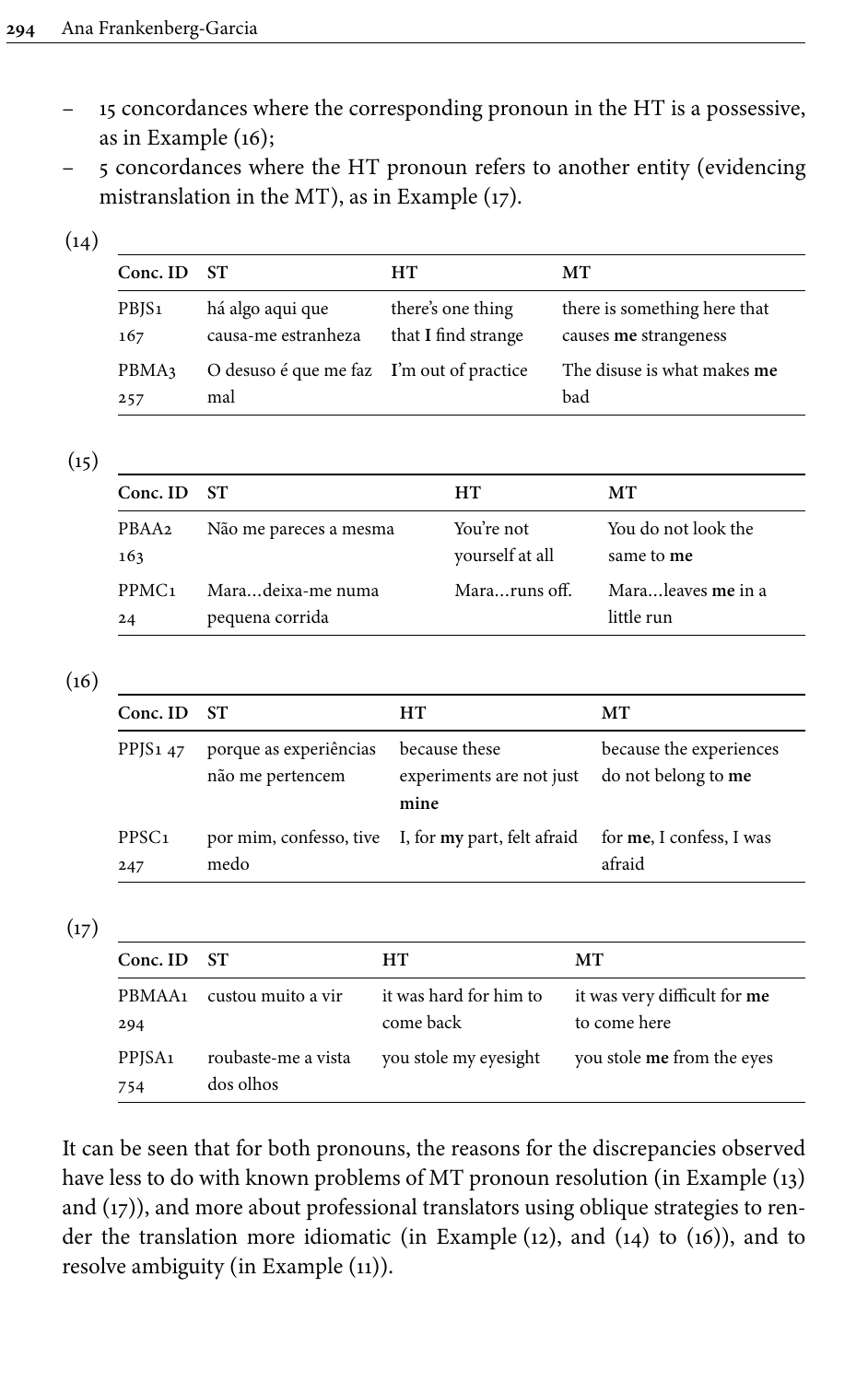# **4.2** Lexical keywords

This section takes a closer look at lexical keyword differences in the HT and MT corpora through close reading of a selection of concordances with key lexical words. Open-class words like these are less frequent and scattered across specific texts. For example, the distinctive HT proper noun 'Helen' occurs in only one source, unlike a preposition such as 'out', which occurs in all HT and MT texts in the corpus. The analysis of individual lexical keywords is thus not particularly informative, as they could be simply the result of idiosyncratic choices. What is more interesting here is to explore whether there are groups of lexical keywords that behave similarly, which can unveil trends regarding differences between HT and MT. However, in this article there is not enough space to cover every possible pattern emerging from lexical keywords, and thus this part of the analysis focuses on findings pertaining to spellings, proper names, and foreign words.

# <span id="page-17-0"></span>**4.2.1** *Spelling*

An immediately visible difference to emerge in the keyword analysis of the openclass words in [Table](#page-9-0) 2 is spelling differences. The following spelling preferences can be observed in the HT and MT corpora, respectively: 'colour' and 'color', 'moustache' and 'mustache', 'realise' and 'realize', Gervásio' and 'Gervasio', 'José' and 'Jose', and 'Pádua' and 'Padua'. Although these are only surface-form differences that do not affect grammaticality or meanings, they have documentlevel contextual implications. The choice between British and American spellings reflected in the first three keyword contrasts is not random in the HT, but rather indicative of contextual knowledge of specific target readerships or style guides. The preservation of foreign characters, like the accents used in the three proper names, could in turn be interpreted as a contextual decision to deliberately confer a more exotic feel to the translation, which may happen when it is known from the context that a story plot is set in a foreign country.

# **4.2.2** *Proper names*

The keyword analysis in [Table](#page-9-0) 2 also presents substantial differences in the use of proper names in the HT and MT. A quantitative summary of ST–HT–MT concordances for the proper names highlighted in [Table](#page-9-0) 2 is shown in [Table](#page-18-0) 3. First, it evidences the well-known problem of lexical consistency in MT. For example, 'Helena' is sometimes machine translated as 'Helena' and sometimes as 'Helen' in the same novel. Similarly, the translation of 'Mesquita', 'Godofredo', 'Gervásio', 'José', and 'Trifeno' – the majority of the proper names analysed – is not consistent in the MT.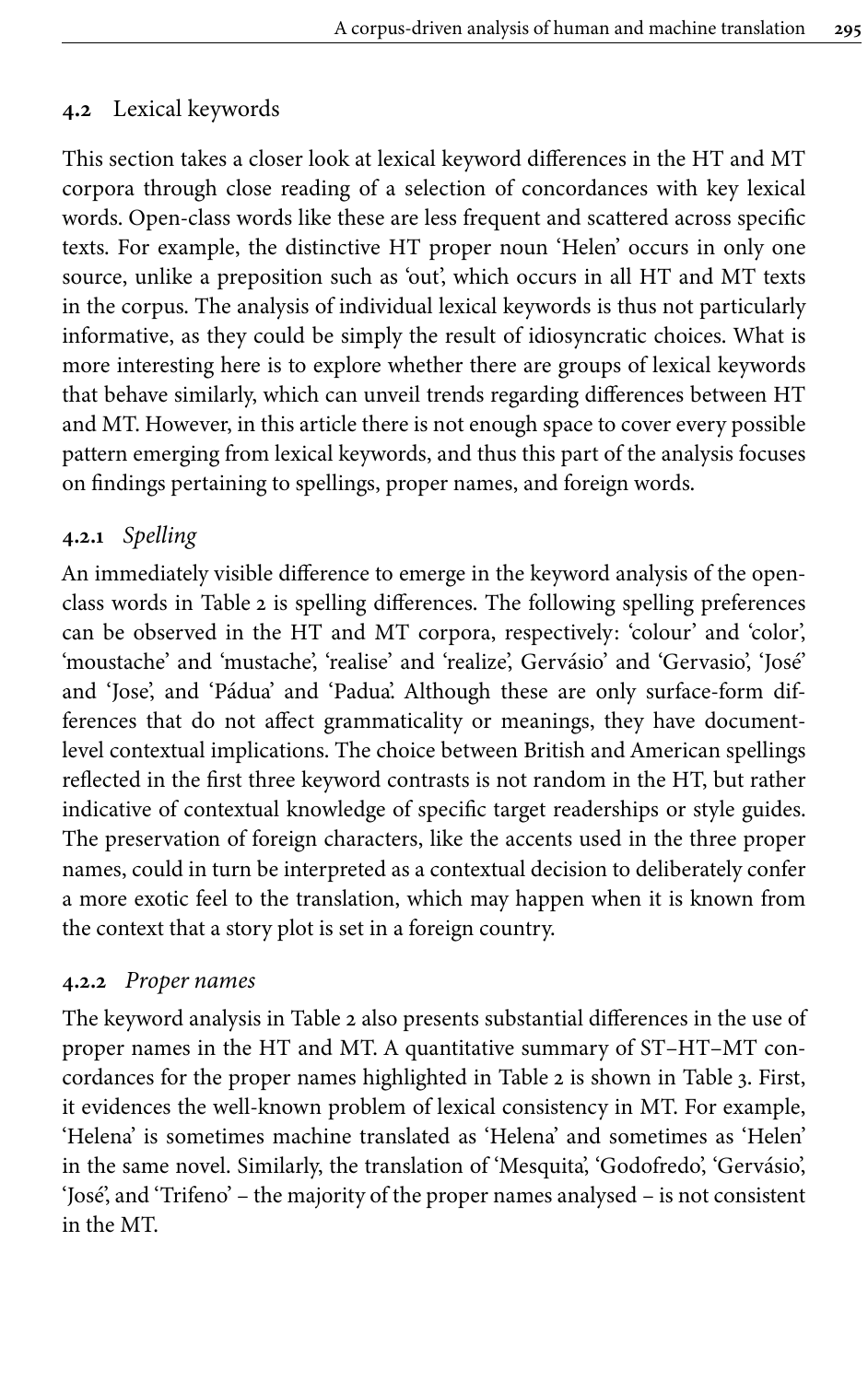| <b>Text ID</b>    | SТ              | HT                                        | МT                                          |
|-------------------|-----------------|-------------------------------------------|---------------------------------------------|
| PPLJ <sub>1</sub> | Helena (40)     | Helen $(41)$                              | Helena (30)<br>Helen $(10)$                 |
| PPJS <sub>1</sub> | Mesquita (29)   | Mesquita (30)                             | Mosque (25)<br>Mesquita (4)                 |
| PPSC <sub>1</sub> | Gervásio (16)   | Gervásio (20)                             | Gervasio (15)<br>Gervasius (1)              |
| PBMAA1            | José(11)        | José(11)                                  | José $(4)$<br>Jose $(7)$                    |
| PBAA2             | José $(17)$     | José(20)                                  | José $(8)$<br>Jose $(4)$<br>Joseph (5)      |
| PBMA3             | José $(10)$     | José $(10)$                               | José (9)<br>Jose $(1)$                      |
| PBJS <sub>1</sub> | José(2)         | José(2)                                   | José (2)                                    |
| PBRF <sub>2</sub> |                 | José(1)                                   |                                             |
| PPMC <sub>1</sub> | Proserpino (10) | Proserpinus (10)                          | Proserpino (10)                             |
| PPEQ3             | Godofredo (17)  | Godofredo (3)<br>Alves $(10)$<br>he $(4)$ | Godfrey (9)<br>Godofredo (7)<br>Godfred (1) |
| PPEQ3             | Alves $(13)$    | Alves $(13)$                              | Alves $(13)$                                |
| PBMA3             | Pádua (8)       | Pádua (8)                                 | Padua (8)                                   |
| PPMC <sub>1</sub> | Trifeno (8)     | Trifenus (8)                              | Trifeno $(7)$<br>Trypho (1)                 |
| PPMC <sub>1</sub> | Azarias (8)     | Azarias (8)                               | Azariah (8)                                 |
| PPSC <sub>1</sub> | Lúcio $(6)$     | Lúcio $(6)$                               | Lucius $(6)$                                |
| PPMC <sub>1</sub> | Lúcio $(7)$     | Lucius $(7)$                              | Lucius $(7)$                                |
| Total             | 202             | 210                                       | 202                                         |

<span id="page-18-0"></span>**Table 3.** Key proper names (and their frequencies)

Further, the translation of the proper name 'Mesquita' exemplifies another known problem of MT, namely that of word-sense disambiguation. As shown in Example [\(18\)](#page-19-0), the MT engine does not distinguish between the surname 'Mesquita' and the common noun *mesquita* 'mosque', translating the name of the character as if it were a person nicknamed 'The Mosque'.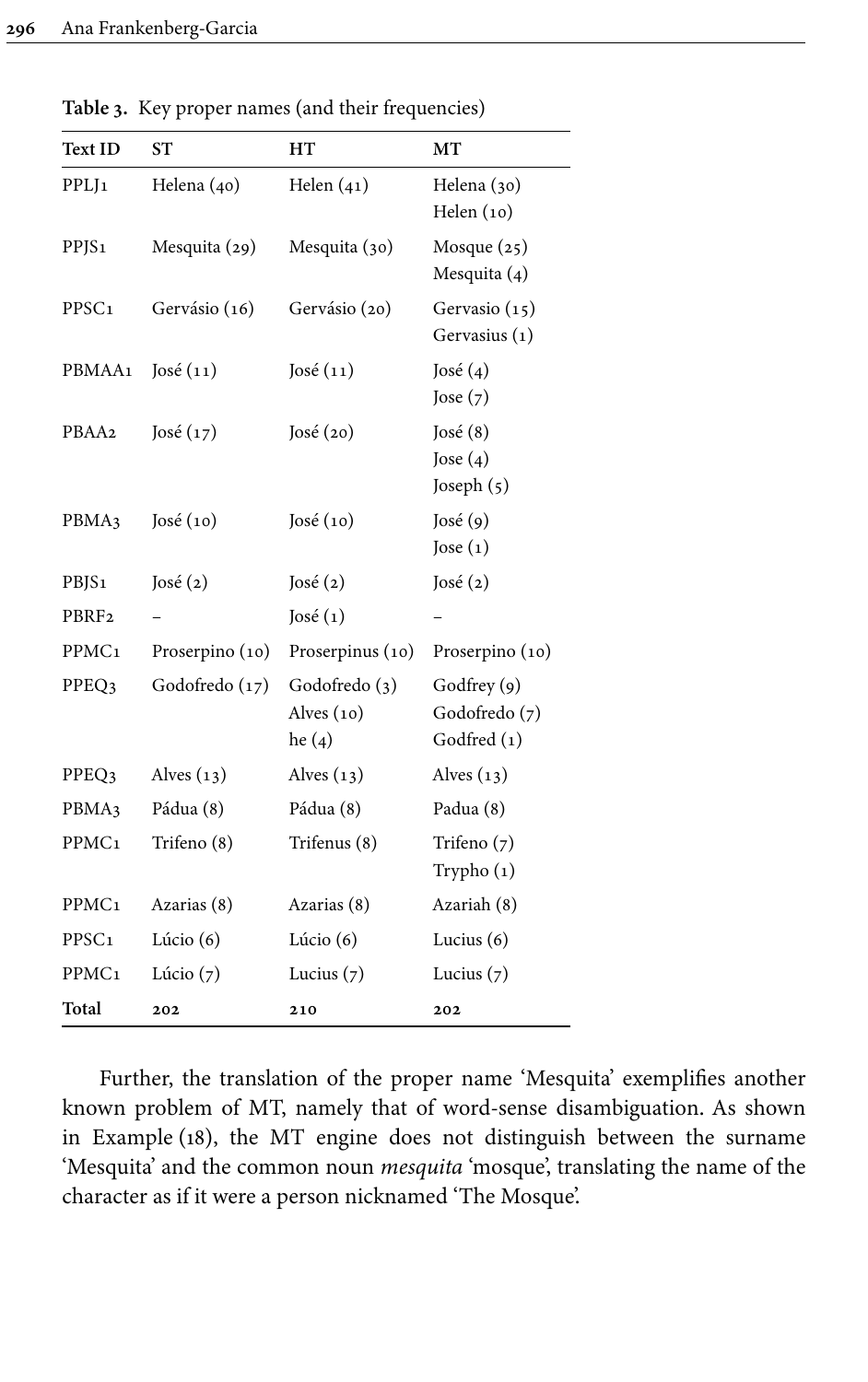<span id="page-19-0"></span>

| (18) |                   |                 |                    |                        |
|------|-------------------|-----------------|--------------------|------------------------|
|      | Conc. ID ST       |                 | HТ                 | MТ                     |
|      | PPJS <sub>1</sub> | O Mesquita      | Mesquita was quite | The Mosque scandalized |
|      | 545               | escandalizou-se | shocked            | itself                 |

In contrast, the HT of proper names is not only consistent, but also deliberate. As discussed in [Section](#page-17-0) 4.2.1, foreign accents are consciously preserved in the names of characters where plots unfold in non-English speaking settings. Additionally, it is evident that discourse context plays a decisive role in determining whether proper names are translated. 'Helena' in PPLJ1 is nicknamed after the Greek mythology character Helen of Troy, which makes the English translation 'Helen' more appropriate than preserving the Portuguese form 'Helena'. Similarly, 'Proserpino', 'Trifeno', and 'Lúcio' in PPMC1 are characters in a novel set in ancient Rome, which explains why the translator opted for the Latin translations 'Prosperinus', 'Trifenus', and 'Lucius'. Note that in PPSC1, where 'Lúcio' refers to a Portuguese man, the Portuguese rendition of the name is preserved.

The only apparent inconsistency in HT – 'Godofredo' is translated as both 'Godofredo' and 'Alves' in PPEQ3 – occurs because 'Godofredo' (first name) and 'Alves' (surname) refer to the same character. The translator's choice to use the surname 'Alves' is consistent with how the character is referred to in the title of the novel (see [Table](#page-5-0) 1).

With regard to the MT keyword *de* that was tagged as a proper name (see [Table](#page-9-0) 2), the difference with the HT arises because of the inconsistent translation of nobility titles such as 'Visconde **de** Vilar', 'Marquis **de** Salles' but 'Baroness **of** Avare' in the MT, versus 'Viscount **of** Vilar', 'Marquis **of** Salles', and 'Baroness **of** Avare' in the HT.

A less explored trait uncovered by the analysis is the discrepancy in the number of proper names in the HT and MT. As shown in [Table](#page-18-0) 3, the translators add 'Helena' (+1), 'Mesquita' (+1), 'Gervásio' (+4), 'José' (+3 in PBAA1 and +1 in PBRF2) where there are no matching names in the corresponding ST. Close reading of the parallel concordances that contain additional names reveal that the translators added names to remove possible ambiguity of referents in the translation, as exemplified in Example [\(19\)](#page-20-0).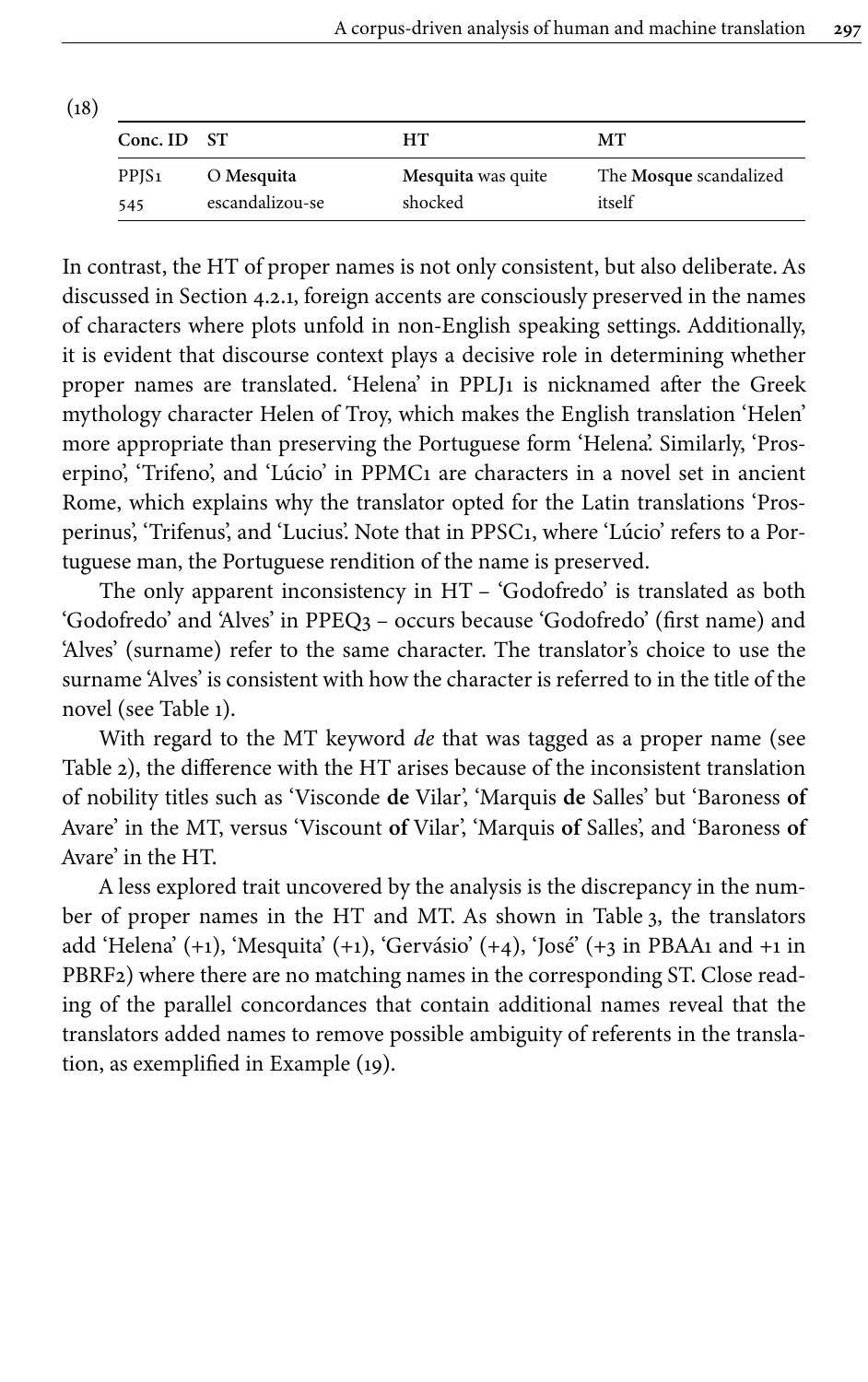<span id="page-20-0"></span>

| (19) |                          |                                    |                                       |                                   |
|------|--------------------------|------------------------------------|---------------------------------------|-----------------------------------|
|      | Conc. ID ST              |                                    | HТ                                    | MТ                                |
|      | PPLJ <sub>1</sub><br>132 | Falando desse modo,<br>tão baixo   | As Helen spoke, in so<br>soft a voice | Speaking thus, so low             |
|      | PBAA <sub>2</sub><br>856 | não era isso! respondia<br>o outro | it isn't that José answered           | was not it! answered<br>the other |

There are also 4 instances where an ST name ('Godofredo') is replaced with a pronoun in the HT. In contrast, proper names are never added or replaced with pronouns in the MT.

## **4.2.3** *Foreign words*

Some of the key lexical differences in the HT and MT corpora listed in [Table](#page-9-0) 2 involve non-English words. Even before consulting concordances for those words, it is clear that the ones that are distinctive in HT – *senhor, plaza*, and *senhora* – are easier for English readers to recognise than the distinctive MT foreign words *d, mainata, nhonhô*, and *nhonho*. This is not by chance. As can be seen in Example [\(20](#page-20-1)), the Portuguese *senhora* in the HT is very similar to *señora* in Spanish and *signora* in Italian, making it more likely to be understood by English readers. The same applies to *Senhor* in the HT. However, instead of transposing the abbreviated form *Sr*. used in the ST (which target readers might not recognise), the translator spelled out *Senhor* in full, which is again similar to the Spanish *Señor* and the Italian *Signor*. With regard to *plaza*, there is an extra layer of complexity in the HT. By translating the Portuguese *praça* into the Spanish loanword *plaza*, the translator introduced a foreign element to the translation that was not present in the ST. What could at surface be interpreted as an excessive liberty taken by the translator can in fact be justified by the contextual awareness that the plot is set in Spain, and the target English readers would be familiar with the meaning of *plaza* in Spanish-speaking countries (e.g., as in 'Plaza Mayor').

| Conc. ID                 | SТ                                           | HТ                                                  | MТ                                          |
|--------------------------|----------------------------------------------|-----------------------------------------------------|---------------------------------------------|
| PBMAA <sub>1</sub>       | Oh! senhora! atalhou                         | Oh, senhora, interrupted                            | Oh! Mrs! interrupted                        |
| 117                      | Leonardo-Pataca                              | Leonardo-Pataca                                     | Leonardo-Pataca                             |
| PMMC <sub>1</sub>        | Tem a certeza, Sr.                           | Are you sure, Senhor                                | Are you sure, Mr.                           |
| 303                      | Paraza?                                      | Paraza?                                             | Paraza?                                     |
| PBPC <sub>1</sub><br>262 | Ficou mais algum<br>tempo olhando a<br>praça | He looked at the people in<br>the plaza for a while | He spent some time<br>looking at the square |

<span id="page-20-1"></span> $(20)$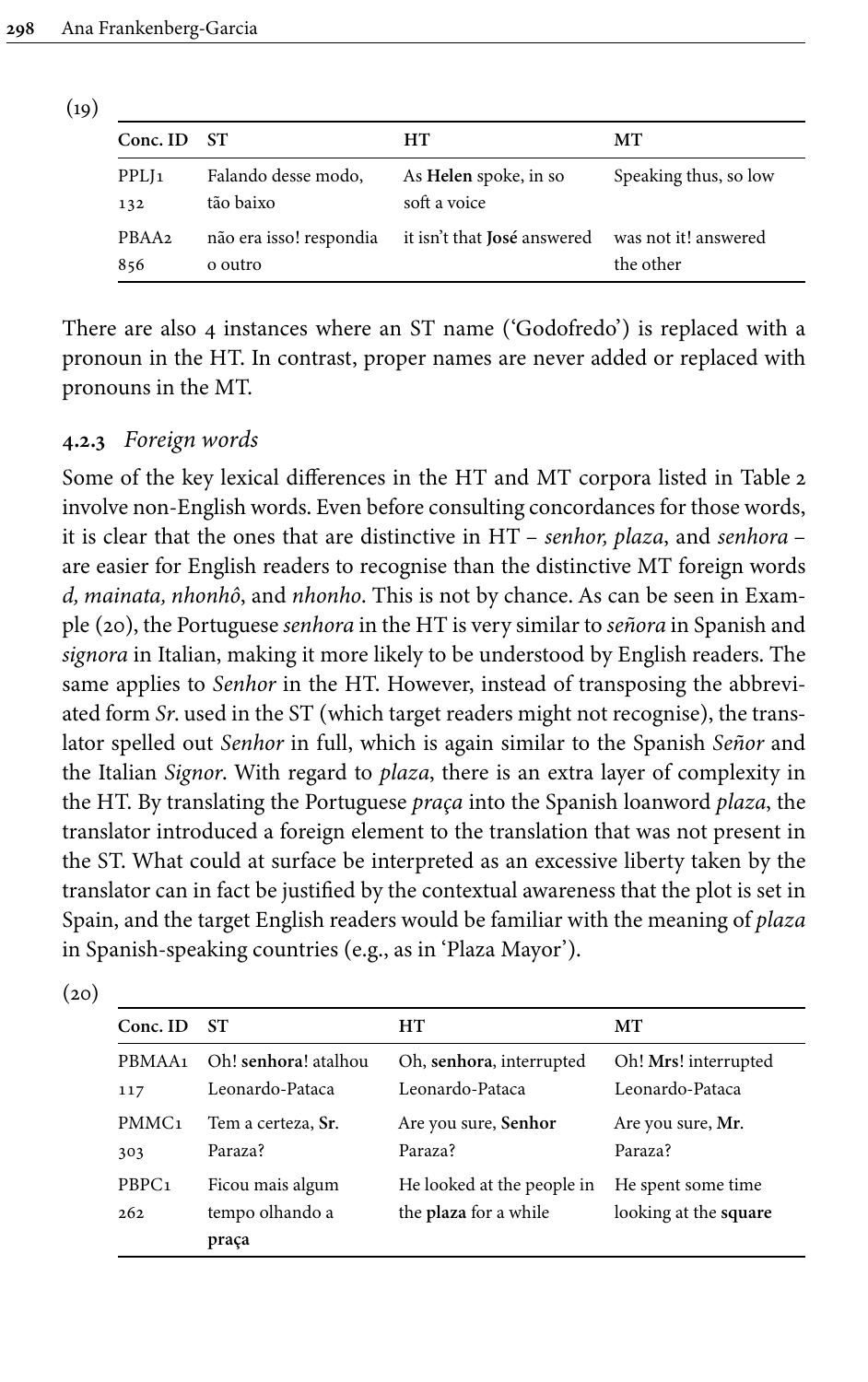<span id="page-21-0"></span>

| Conc. ID                 | ST                                                   | HТ                                                              | MТ                                                                   |
|--------------------------|------------------------------------------------------|-----------------------------------------------------------------|----------------------------------------------------------------------|
| PBAD <sub>2</sub><br>113 | Nhonhô quer<br>alguma coisa?                         | Do you want anything,<br>massa?                                 | Does Nhonhô want<br>anything?                                        |
| PPLJ <sub>1</sub><br>365 | Quer a mainata já<br>ali, com a bandeja,<br>os copos | She wants the maid right<br>away, with the tray, the<br>glasses | He wants the mainata<br>already there, with the<br>tray, the glasses |
| PPEO3<br>16              | O Sr. Machado<br>estava ontem em D.<br>Maria         | Senhor Machado was at<br>the Dona Maria theatre<br>yesterday    | Mr. Machado was in D.<br>Maria yesterday                             |
| PBJS <sub>1</sub><br>786 | d. Pedro explicou                                    | Dom Pedro explained                                             | d. Peter explained                                                   |

In contrast, as shown in Example ([21](#page-21-0)), the use of foreign words in the MT evidences a lack of contextual knowledge. The source-text word *Nhonhô* left untranslated in the MT is a dated form of address used by slaves to their masters. It is unlikely that target English readers would have the background knowledge needed to understand it. In the MT concordance shown in Example [\(21](#page-21-0)), *Nhonhô* could even be mistakenly understood to be someone's name. The solution found in the HT was to use the correspondingly dated English form of address 'massa' ('master') instead. Similarly, *mainata*, a Mozambiquean Portuguese word for 'maid' unlikely to be understood by target English readers, is kept as *mainata* in the MT output, but helpfully translated as 'maid' by the translator. The last concordance in Example [\(21](#page-21-0)) shows the source-text abbreviated form of address *D*. (pronounced *dona*) kept as *D*. in the MT. In the HT, the translator filled in the contextual knowledge gap by expanding the abbreviation to the full form *Dona*, which is again similar in Spanish and Italian, and thus more likely to be understood by English readers. The addition of 'theatre' to that same concordance without a corresponding equivalent in the ST shows further evidence of how the translator deliberately clarified that *D. Maria* is a theatre, given the contextual awareness that target readers would probably be unfamiliar with the Lisbon cultural scene.

Examples [\(20\)](#page-20-1) and [\(21\)](#page-21-0) demonstrate that professional human translators tend to take their readership and the wider context of the translation into account when choosing whether to employ foreign words in a translation. If foreign words are used, they tend to be used deliberately, to confer a foreign flavour to the translation, without compromising reader comprehension. In contrast, the few times foreign words are left untranslated in the MT occur in the rendition of more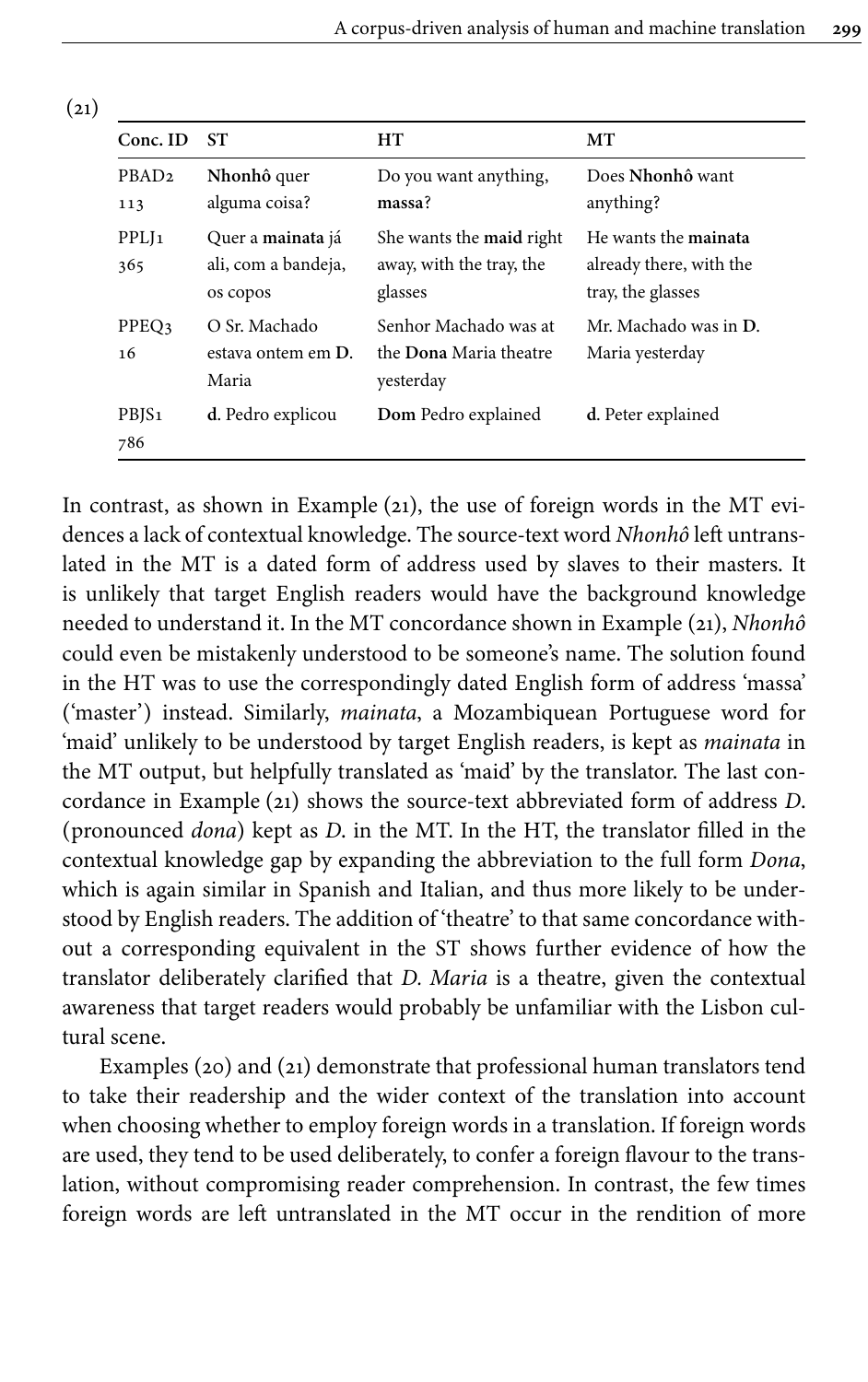obscure Portuguese source-text words in contexts likely to compromise targetreader understanding.

#### **5. Discussion and conclusion**

MT research has recently acknowledged the need to address more than just sentences in isolation, focusing on perfecting supra-sentential links and ensuring document-level consistency. This study was motivated by the need to explore discourse produced by HT and MT beyond the text, particularly with respect to how translation texts are shaped by the contexts in which they occur. Using keyword analysis – a methodology used in corpus-driven linguistics to identify contrastive lexical distributions in two different sets of textual data – this study singled out words that are exceptionally frequent in a corpus of professional translation in a known language direction (the HT corpus), and words that are exceptionally frequent in a parallel corpus of generic neural machine translation (the MT corpus).

The fact that the keyword analysis highlights divergent distributions of pronouns, modals, and proper names indicates that the method is sensitive to known challenges in MT discourse research. Pronoun resolution is the most prominent topic of recent work on discourse and MT referred to in [Section](#page-0-0) 1 and related work (e.g., [Bawden 2016](#page-26-4); [Guillou 2016](#page-27-8); Luong and [Popescu-Belis](#page-28-8) 2016). The greater use of gender-marked personal pronouns in the HT investigated in this study is in line with the well-known fact that it is problematic for MT to disambiguate gender when it is not expressed in the source language. The keyword analysis also highlights the distinctive use of possessives in HT, in the same way as Luong et [al. \(2017\)](#page-28-9) discuss problems with possessives in Spanish–English MT, a similar language pair to the one investigated in this study. Modals, too, are known to be problematic in natural language processing [\(Morante and Sporleder 2012](#page-28-10)), and have been acknowledged as one of the challenges of MT research [\(Nakov](#page-29-8) [2016](#page-29-8)). Not surprisingly, the keyword analysis shows that modals are used to a much greater extent in the HT corpus. Lexical consistency (also referred to as term consistency and lexical cohesion in the MT literature) is yet another widely discussed issue in MT discourse research, as MT systems operating at sentence level may output translations that are lexically inconsistent at document level [\(Carpuat and Simard 2012;](#page-26-0) [Guillou 2013\)](#page-27-0). Lexical consistency can be particularly problematic in neural MT where no phrase tables are used to maintain fixed translations (e.g., [Dougal and Lonsdale 2020](#page-27-9)). The same problem was detected in the keyword analysis, which highlights how proper names are translated inconsistently in MT.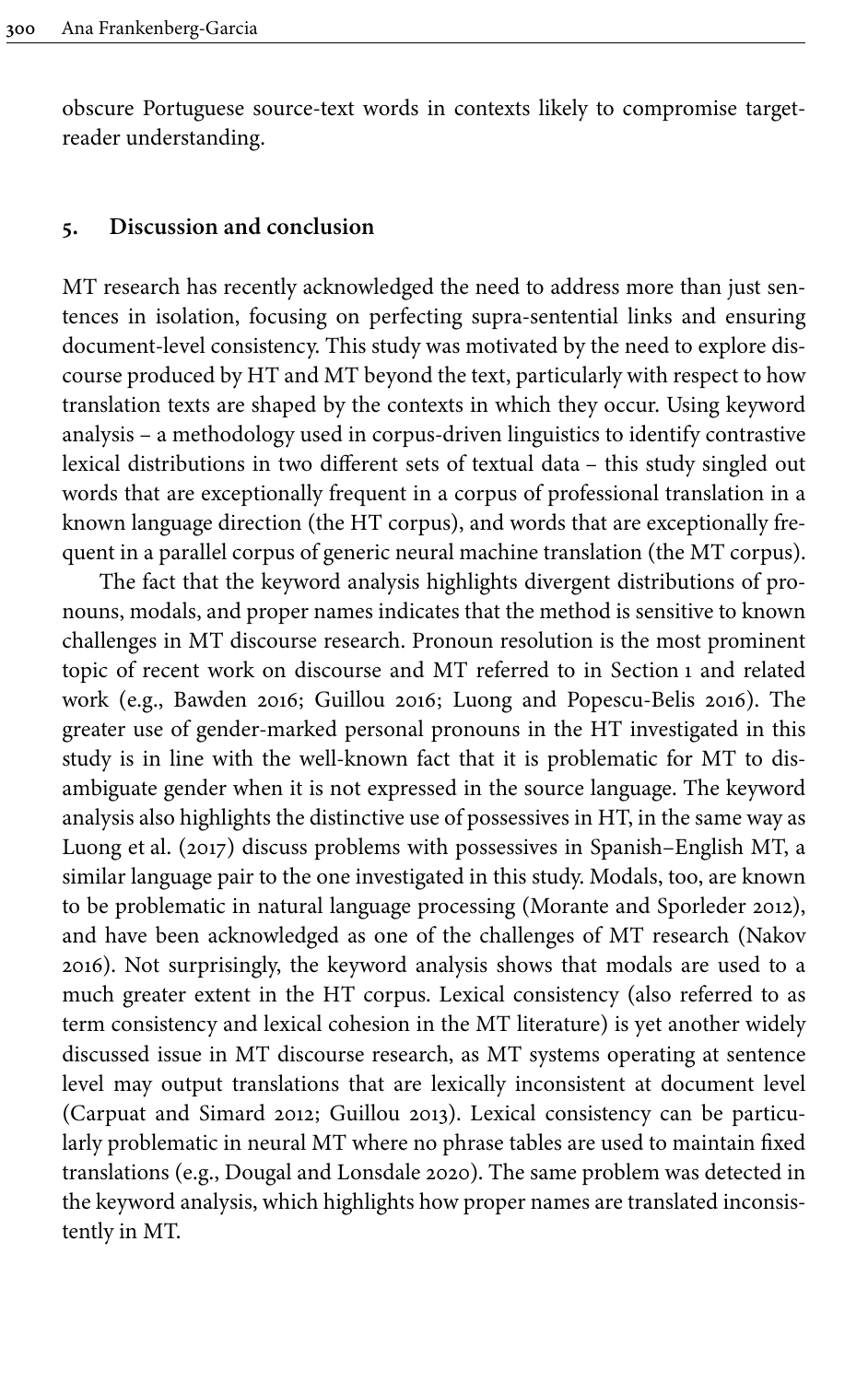The results of the keyword analysis do not just confirm known problems of MT, however. They also draw attention to further differences between MT and professional translation that deserve closer scrutiny. For example, indefinite pronouns are markedly more salient in the HT corpus, but do not seem to have received much attention yet in MT research. While it was not possible to investigate in more detail all the keywords in the study, a qualitative analysis aiming to gain further insight into discoursal differences between HT and MT was undertaken through close reading of the ST–HT–MT concordances of a sample of the HT and MT keywords. For grammatical keywords, the more fine-grained analysis focused on contrasting selected pronouns, modals, and prepositions. For lexical keywords, the focus was on examining spellings, proper names, and foreign words.

Although not all keyword differences necessarily impact discourse, the overall findings of the study indicate that the HT–MT discrepancies observed are less often about MT error and more about professional translators using an array of oblique translation strategies to enhance target-reader experience. Going beyond strictly linguistic equivalence, HT outperformed MT with regard to what [House](#page-27-2) [\(2006\)](#page-27-2) refers to as recontextualisation: professional translations are less ambiguous, more idiomatic, more appropriate to the situational context of the source text, and deliberately adapted to target-text readerships.

Reduction in ambiguity – or explicitation ([Blum-Kulka](#page-26-5) 1986; [Frankenberg-](#page-27-10)[Garcia](#page-27-10) 2009) – is attested in the parallel concordances where modals, pronouns, and proper names are inserted in the HT without a corresponding prompt in the ST. In such cases, the clue as to which modal, pronoun, or name to add often lies not in the text itself (co-text) but rather in its interpretation (context). For instance, *ainda pisava* in Example [\(1](#page-11-0)) is ambiguous in Portuguese, as devoid of context it could be rendered either as 'was still stepping' or as 'might step'. Contextual knowledge of what happens if one steps on the object of the verb – in this case, a landmine – enables human translators to decide which of the two translations is appropriate. Although the study did not focus on MT problems of word-sense disambiguation, they are evident in Example ([11\)](#page-15-0), where the translator inferred from the context that *tios* is equivalent to 'aunts and uncles' rather than just 'uncles'; in Example [\(16\)](#page-16-2), where the translator inferred that *experiência* should be translated as 'experiment' and not 'experience', and in Example ([18](#page-19-0)), where 'Mesquita' is a proper name and not a 'mosque'.

Gains in idiomaticity are observed in parallel concordances where the MT outputs a more literal translation whereas in the HT the translators prefer oblique or indirect translation strategies so as to not upset target-language grammar or style. As shown in many of the examples in the previous section, this is achieved partly through transposition (a change in word class), partly through modulation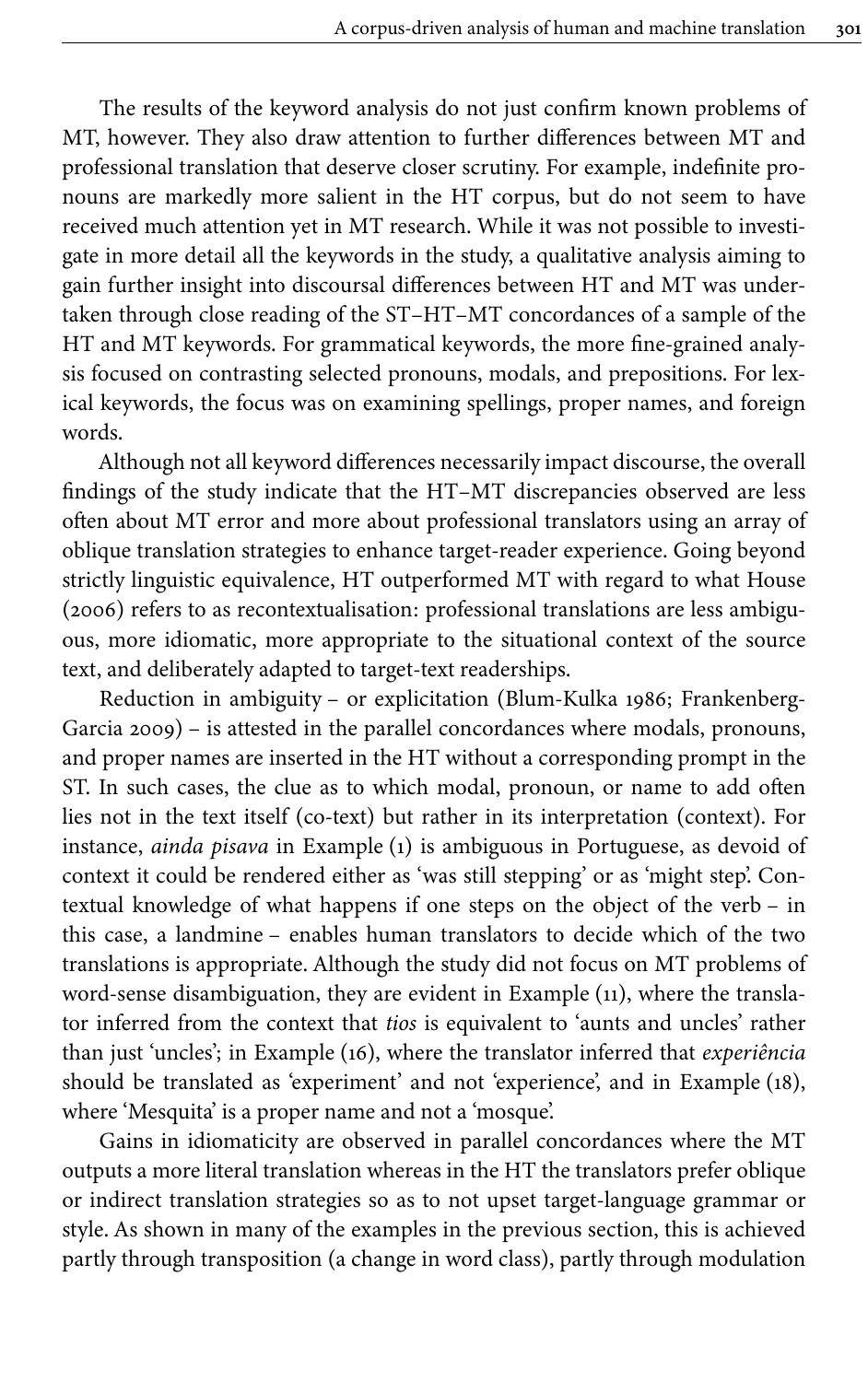(a change in perspective), and partly through reformulation (a complete rewriting) ([Vinay and Darbelnet \[1958\] 2004](#page-29-9)). For example, using the modal 'might' instead of the adverb 'maybe' in Example [\(2\)](#page-11-1) is an example of transposition, translating *um filho sem mãe* as 'a motherless child' instead of 'a son without a mother' in Example ([8](#page-13-1)) is an example of modulation, and translating *dar-lhes a comida* as 'fix their meals' instead of 'give them food' in Example ([12](#page-15-1)) is an example of reformulation. Interestingly, the literal translations in all three MT equivalents are not errors, but employ words that appear to be distinctive or overused in MT – 'maybe', 'without', and 'give' (see [Table](#page-9-0) 2).

Reader experience is also enhanced in the HT in places where translators do a better job of conveying register (i.e., combinations of linguistic features that reflect the situation in which language is used [[Halliday 1978](#page-27-11)]). It is clear that at times the degree of formality conveyed in the MT does not fit in with the context of the narrative. For instance, in Example [\(3](#page-12-0)) a father would probably not tell his son to 'extinguish the lamp', but rather to 'put out the lamp'. Phrasal verbs like 'put out' are more typical of an informal register than non-phrasal synonyms like 'extinguish'. At the same time, informal words like 'yeah' and 'guy' appear to be overused in the MT (see [Table](#page-9-0) 2), which would suggest an incorrect gauging of the level of formality in different situations of language use. In other places, the translators deliberately use foreign spellings and words to convey the foreign setting of the narrative, like using the Spanish loanword *plaza* to refer to a square in a novel set in Spain in Example [\(20](#page-20-1)), or the Latin spelling of the name 'Proserpinus' in a novel set in ancient Rome [\(Table](#page-18-0) 3), whereas the MT cannot discern situations where it might be appropriate to borrow words from other languages.

A fourth and final way in which reader experience is heightened in the HT is through translator awareness of possible communication breakdowns among the target readership. This can be seen in the ways translators deliberate which borrowings from other languages are safe to use, and how certain meanings need to be added to fill gaps in target-readership knowledge, in what [Pym \(2015\)](#page-29-10) refers to as risk-averse translation strategies. For instance, in Example ([21](#page-21-0)) the abbreviated form of address *d*. is machine translated as *d*., but expanded to *Dona* or *Dom* in the HT. This not only helps English readers understand what the cryptic abbreviation *d*. means (note that the expanded Portuguese forms are similar in Spanish and Italian), but also enhances the foreign register of the narrative, since these words are not normally used in English-speaking contexts. Additionally, the expanded forms disambiguate between the feminine *dona* and the masculine *dom*, thanks to the contextual knowledge that the names that follow are respectively typically female and male. Awareness of what target readers might find difficult to decode is also captured by chance in the HT concordance with *Dona*, where it can be seen that the translator added the word 'theatre' to spell out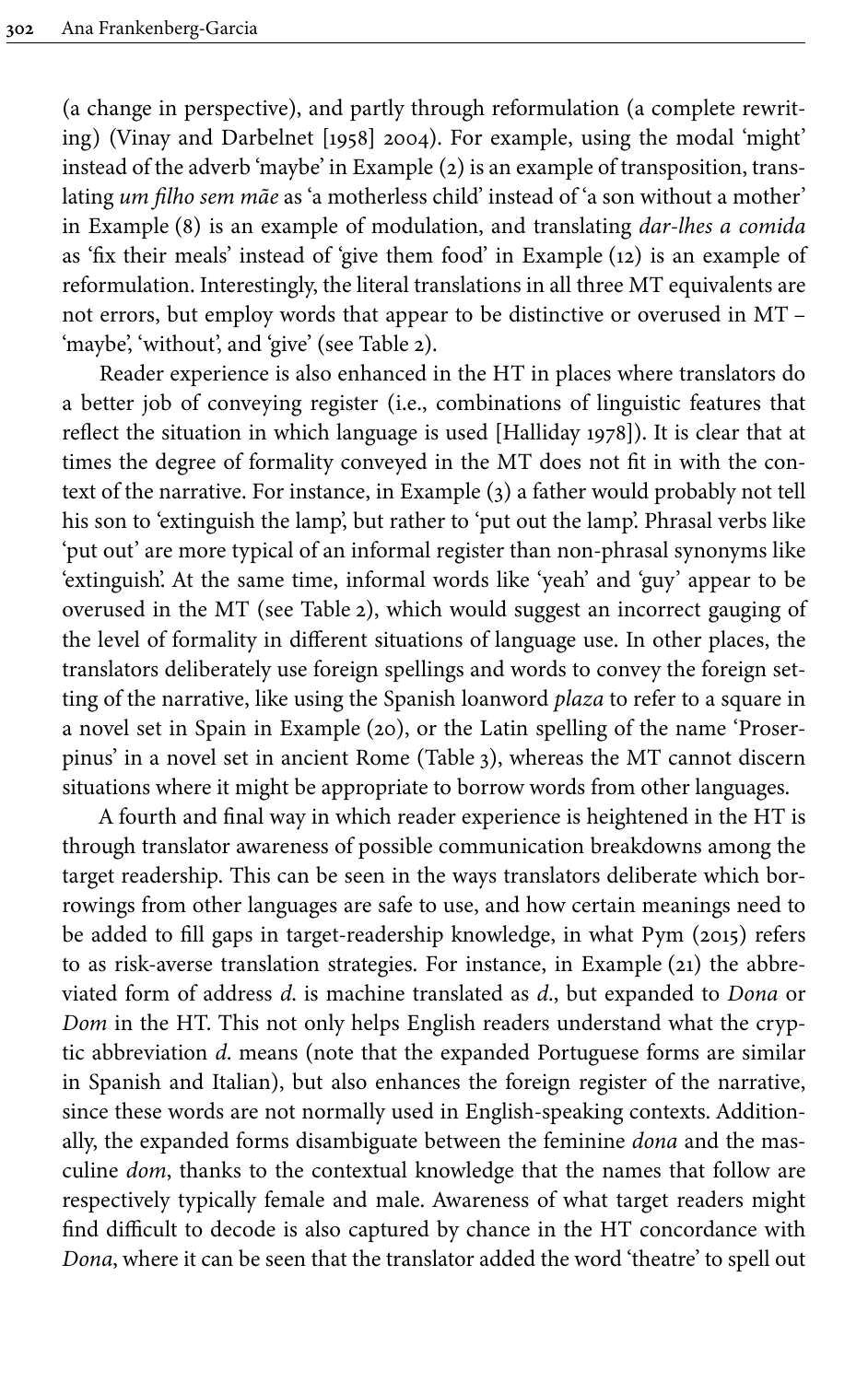that *Dona Maria* is a theatre to readers not familiar with the Lisbon cultural scene. Another recontextualisation shift captured in the example concordances is the HT translation 'every man and woman to do their duty' instead of the more literal MT rendition 'each one to fulfill his duty' in Example ([12](#page-15-1)), which shows how the translator deliberately avoided gendered language. And clearly, even the spelling differences detected, like the choice between British and American spellings, provide evidence of target-readership awareness.

Although there is no room for further details in this article, there are hundreds of concordances in the analysis providing evidence that many of the differences between HT and MT arise because, unlike MT, translators can adapt word choice according to different communicative demands and circumstances of language use. In contrast, opportunistic MT training data that does not distinguish between source and target language cannot distinguish source- and targetlanguage readerships. Another issue is that when MT quality is evaluated devoid of text-external context, the evaluation cannot discriminate between solutions that work well in certain situations but not in others, such as when to use formal and informal target-language equivalents. Moreover, it is important to recognise that while experienced translators are attuned to contextual aspects of discourse, such as register and knowledge gaps among target-language readers, and are trained to employ oblique translation strategies when required, non-professionals tend to approach the task in terms of linguistic equivalence only ([Tirkkonen-](#page-29-11)[Condit](#page-29-11) 1990). MT training data from non-professional translations may therefore be less suitable for capturing strategies used by professionals to mediate discourse.

The corpus-driven keyword analysis undertaken in this study thus not only highlights known problems in MT, but also identifies further challenges for MT discourse research to address. Going beyond document-level consistency, there is a clear call for more studies on how MT discourse can tackle register and the variable situational contexts in which source texts are produced. Although customised MT can go a long way towards addressing some of these issues, the availability of controlled, quality training data is limited. Therefore, one question for the future is whether generic MT of the type used in this study can be trained to infer source-text context and adapt translation output accordingly. Another question is whether MT can be trained to recognise document-level register variation, such as an informal dialogue or quotation within a more formal narrative. Apart from acknowledging source-text context, this study calls for more research into addressing recontextualisation strategies typical of professional translations which take target-reader world knowledge into account.

In addition to providing insights for further MT discourse research, it is hoped the general findings of this study and the specific concordance examples given can be useful to translator education and post-editing training.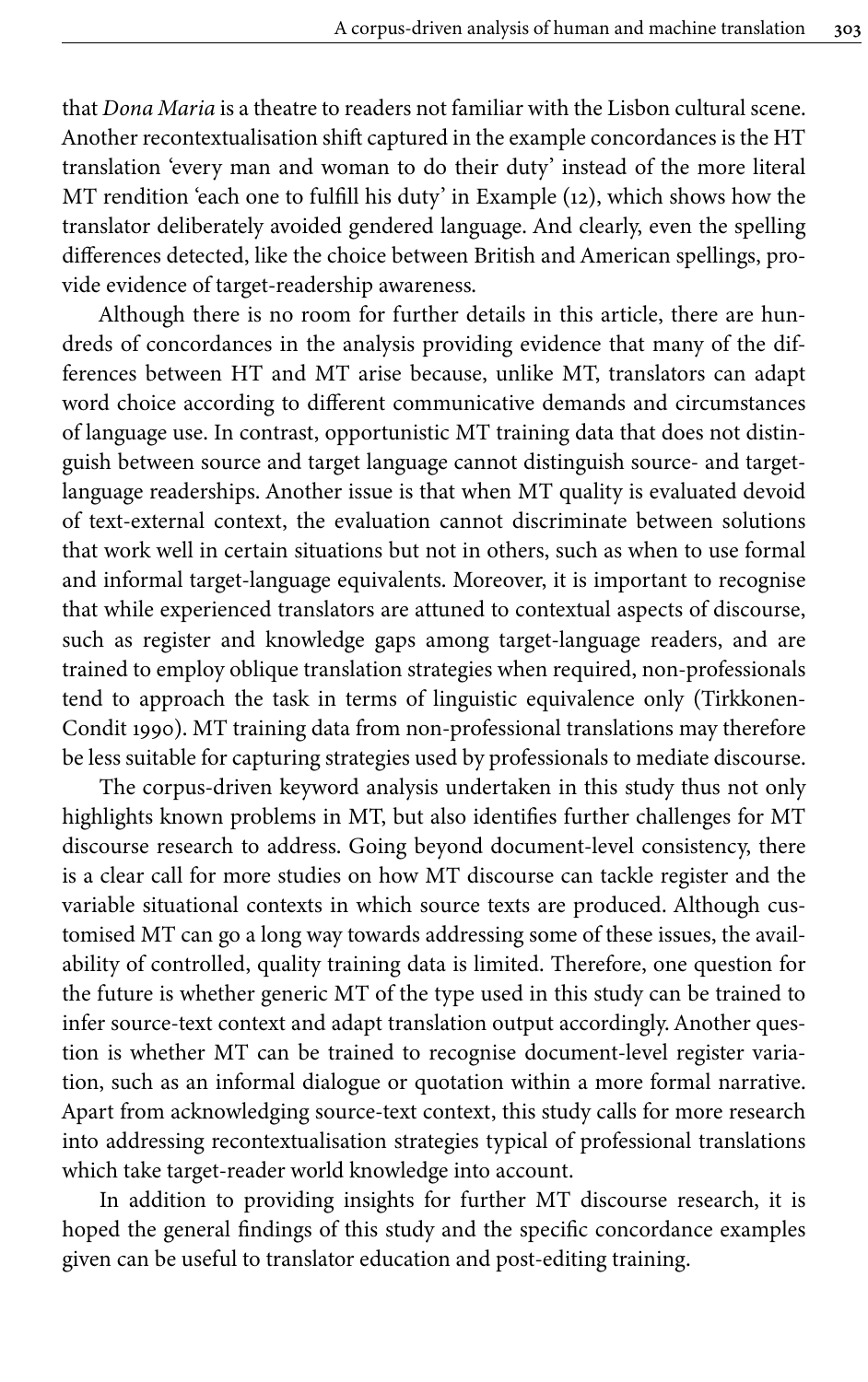Finally, it is important to recognise that the scope of the study is limited, not only because it is exploratory and there is no room to analyse all the MT and HT keywords highlighted in detail, but also because it used only one MT engine and one language pair. Notwithstanding these limitations, this study suggests that corpus-driven keyword analysis can be a promising tool in MT discourse research, as it can not only point to known problems such as pronoun resolution and co-reference, but also unveil new insights about contextual aspects of translated discourse deserving further investigation.

# **Funding**

This research was partly funded by the University of Surrey's Centre for Translation Expanding Excellence in England (E3) Fund, Research England, UKRI.

## **Acknowledgements**

I would like to thank the anonymous reviewers and the editor of this journal for their very helpful comments on a previous version of this manuscript.

# **References**

- <span id="page-26-4"></span>Bawden, Rachel. 2016. "Cross-lingual Pronoun Prediction with Linguistically Informed Features." In *Proceedings of the First Conference on Machine Translation, Berlin, Germany, 11–12 August*, 564–570. Stroudsburg: Association for Computational Linguistics. [https://doi.org/10.18653/v1/W16-2348](https://doi.org/10.18653%2Fv1%2FW16-2348)
- <span id="page-26-5"></span>Blum-Kulka, Shoshana. 1986. "Shifts of Cohesion and Coherence in Translation." In *Interlingual and Intercultural Communication: Discourse and Cognition in Translation and Second Language Acquisition Studies*, edited by Juliane House and Shoshana Blum-Kulka, 17–35. Tübingen: Gunter Narr.
- <span id="page-26-0"></span>Carpuat, Marine, and Michel Simard. 2012. "The Trouble with SMT Consistency." In *Proceedings of the Seventh Workshop on Statistical Machine Translation, Montréal, Canada, 7–8 June*, edited by Chris Callison-Burch, Philipp Koehn, Christof Monz, Matt Post, Radu Soricut, and Lucia Specia, 442–449. Stroudsburg: Association for Computational Linguistics. [https://doi.org/10.5555/2393015.2393077](https://doi.org/10.5555%2F2393015.2393077)
- <span id="page-26-2"></span>Catford, John C. 1965. *A Linguistic Theory of Translation: An Essay in Applied Linguistics*. Oxford: Oxford University Press.
- <span id="page-26-3"></span>compara. 2010. (Version 13.1.17.) Accessed April 12, 2019. [http://www.linguateca.pt](http://www.linguateca.pt/COMPARA/index.php) [/COMPARA/index.php](http://www.linguateca.pt/COMPARA/index.php)
- <span id="page-26-1"></span>De Beaugrande, Robert, and Wolfgang Dressler. 1981. *Introduction to Text Linguistics*. London: Longman. [https://doi.org/10.4324/9781315835839](https://doi.org/10.4324%2F9781315835839)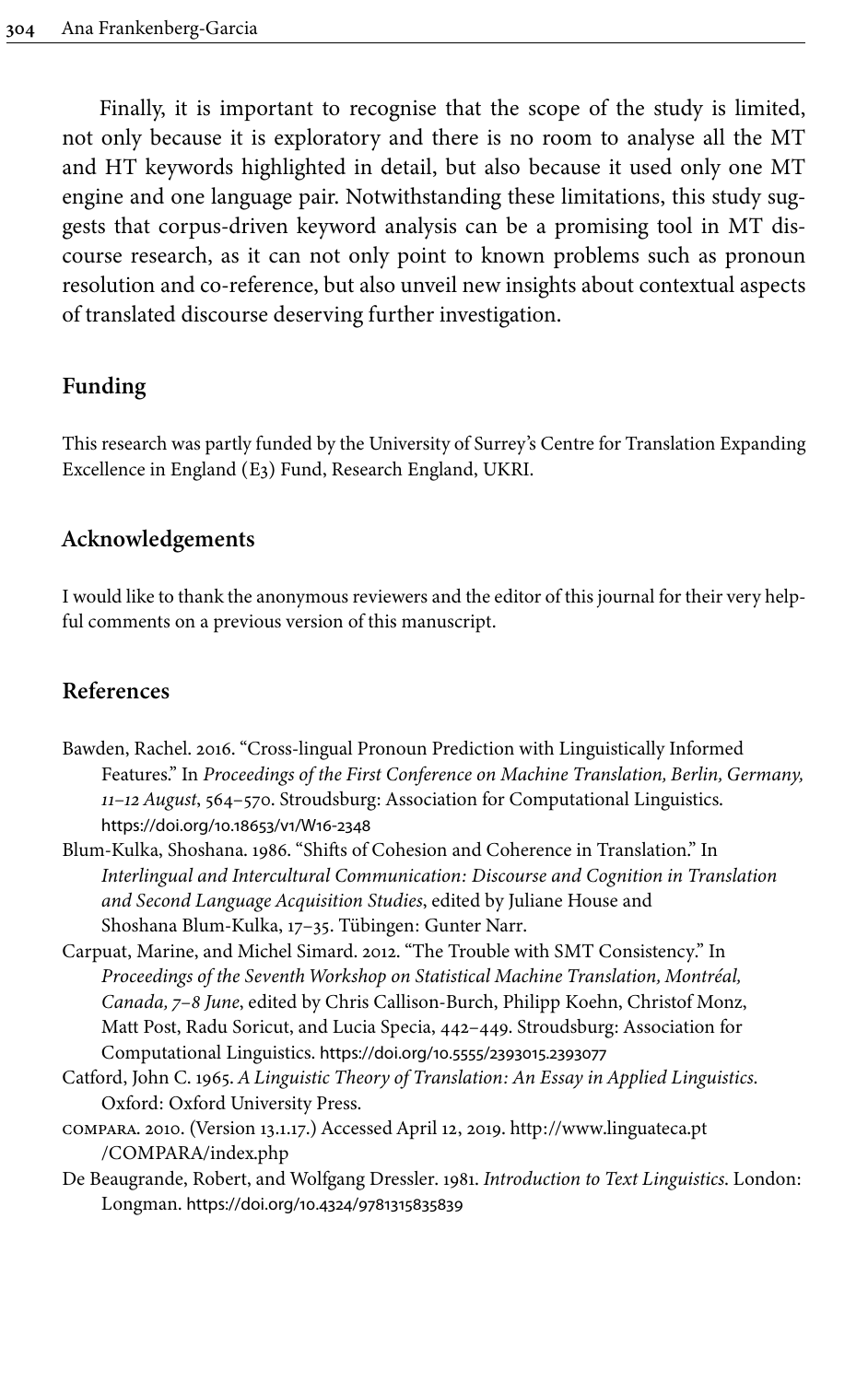- <span id="page-27-9"></span>Dougal, Duane K., and Deryle Lonsdale. 2020. "Improving NMT Quality Using Terminology Injection." In *Proceedings of the Twelfth International Conference on Language Resources and Evaluation, Marseille, France, 11–16 May*, edited by Nicoletta Calzolari, Frédéric Béchet, Philippe Blache, Khalid Choukri, Christopher Cieri, Thierry Declerck, Sara Goggi, Hitoshi Isahara, Bente Maegaard, Joseph Mariani, Hélène Mazo, Asuncion Moreno, Jan Odijk, and Stelios Piperidis, 4820–4827. Paris: European Language Resources Association. <https://www.aclweb.org/anthology/2020.lrec-1.593.pdf>
- <span id="page-27-7"></span>Frankenberg-Garcia, Ana. 2008. "'Suggesting Rather Special Facts': A Corpus-Based Study of Distinctive Lexical Distributions in Translated Texts." *Corpora* (3) 2: 195–211. [https://doi.org/10.3366/E1749503208000154](https://doi.org/10.3366%2FE1749503208000154)
- <span id="page-27-10"></span>Frankenberg-Garcia, Ana. 2009. "Are Translations Longer than Source Texts? A Corpus-Based Study of Explicitation." In *Corpus Use and Translating: Corpus Use for Learning to Translate and Learning Corpus Use to Translate: An Introduction*, edited by Allison Beeby, Patricia Rodríguez Inés, and Pilar Sánchez-Gijón, 47–58. Amsterdam: John Benjamins. [https://doi.org/10.1075/btl.82.05fra](https://doi.org/10.1075%2Fbtl.82.05fra)
- <span id="page-27-3"></span>Frankenberg-Garcia, Ana. 2016. "A Corpus Study of Loans in Translated and Non-Translated Texts." In *Corpus-Based Approaches to Translation and Interpreting: From Theory to Applications*, edited by Gloria Corpas Pastor and Miriam Seghiri, 19–42. Frankfurt: Peter Lang.
- <span id="page-27-4"></span>Frankenberg-Garcia, Ana, and Diana Santos. 2003. "Introducing compara: The Portuguese–English Parallel Corpus." In *Corpora in Translator Education*, edited by Federico Zanettin, Silvia Bernardini, and Dominic Stewart, 71–87. Manchester: St. Jerome.
- <span id="page-27-5"></span>Google Translator Toolkit (2019). Accessed December 1, 2019. [https://translate.google.com](https://translate.google.com/toolkit) [/toolkit](https://translate.google.com/toolkit)
- <span id="page-27-0"></span>Guillou, Liane. 2013. "Analysing Lexical Consistency in Translation." In *Proceedings of the Workshop on Discourse in Machine Translation, Soa, Bulgaria, 9 August*, edited by Bonnie Webber, Andrei Popescu-Belis, Katja Markert, and Jörg Tiedemann, 10–18. Stroudsburg: Association for Computational Linguistics. [https://www.aclweb.org](https://www.aclweb.org/anthology/W13-3302.pdf) [/anthology/W13-3302.pdf](https://www.aclweb.org/anthology/W13-3302.pdf)
- <span id="page-27-8"></span>Guillou, Liane. 2016. *Incorporating Pronoun Function into Statistical Machine Translation*. PhD diss. University of Edinburgh.
- <span id="page-27-6"></span>Guillou, Liane, Christian Hardmeier, Ekaterina Lapshinova-Koltunski, and Sharid Loáiciga. 2018. "A Pronoun Test Suite Evaluation of the English–German MT Systems at WMT 2018." In *Proceedings of the Third Conference on Machine Translation: Shared Task Papers, Brussels, Belgium, 31 October – 1 November*, edited by Ondřej Bojar, Rajen Chatterjee, Christian Federmann, Mark Fishel, Yvette Graham, Barry Haddow, Matthias Huck, Antonio Jimeno Yepes, Philipp Koehn, Christof Monz, Matteo Negri, Aurélie Névéol, Mariana Neves, Matt Post, Lucia Specia, Marco Turchi, and Karin Verspoor, 570–577. Stroudsburg: Association for Computational Linguistics. [https://doi.org/10.18653/v1/W18-6435](https://doi.org/10.18653%2Fv1%2FW18-6435)
- <span id="page-27-11"></span>Halliday, M.A.K. 1978. *Language as a Social Semiotic: The Social Interpretation of Language and Meaning*. London: Edward Arnold.
- <span id="page-27-1"></span>Hardmeier, Christian. 2014. *Discourse in Statistical Machine Translation*. PhD diss. Uppsala University.
- <span id="page-27-2"></span>House, Juliane. 2006. "Text and Context in Translation." *Journal of Pragmatics* 38 (3): 338–358. [https://doi.org/10.1016/j.pragma.2005.06.021](https://doi.org/10.1016%2Fj.pragma.2005.06.021)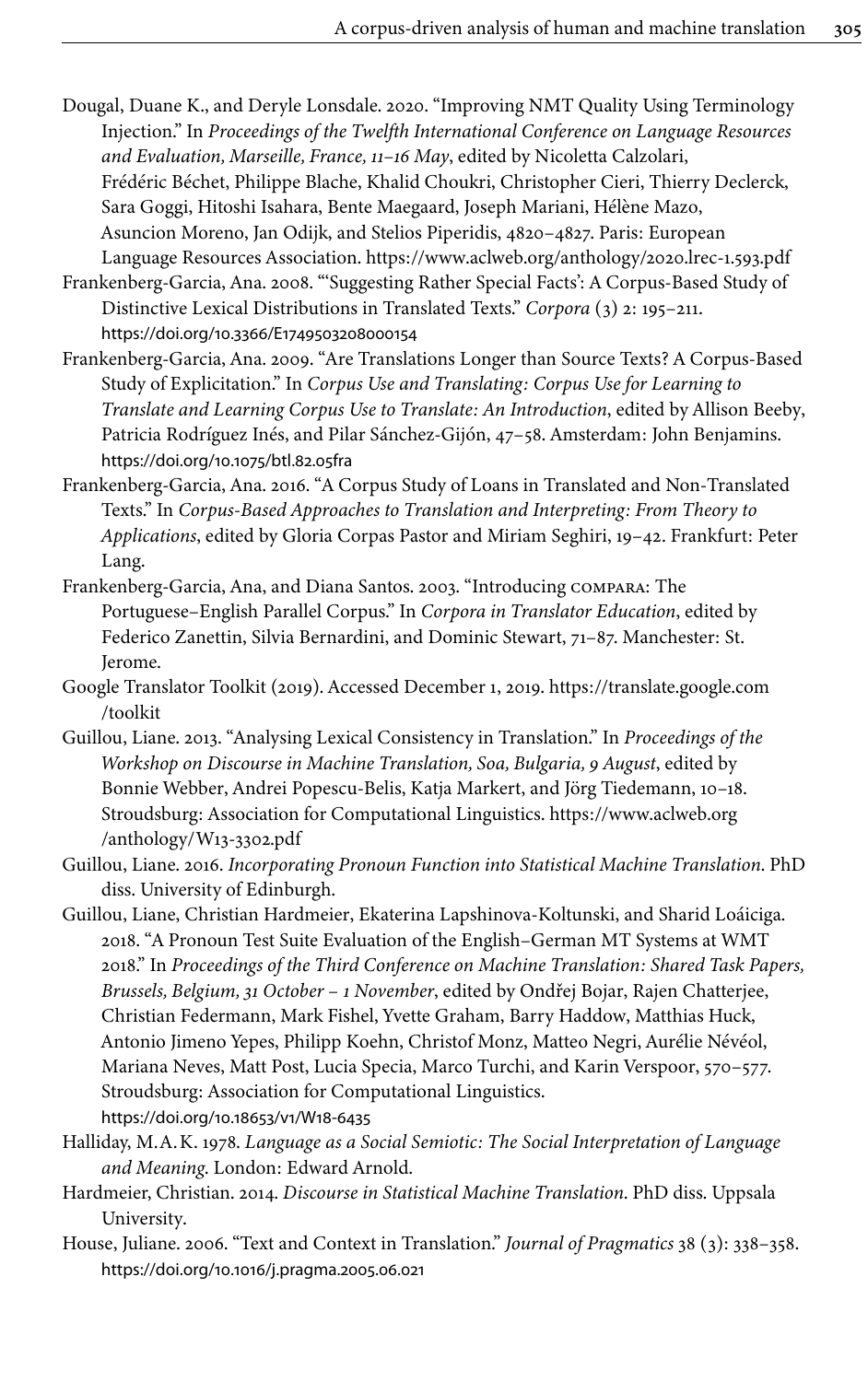- <span id="page-28-7"></span>Kilgarriff, Adam. 2009. "Simple Maths for Keywords." In *Proceedings of Corpus Linguistics Conference*, Liverpool, UK. <http://ucrel.lancs.ac.uk/publications/cl2009/>
- <span id="page-28-5"></span>Kilgarriff, Adam, Vit Baisa, Jan Bušta, Miloš Jakubíček, Vojtěch Kovář, Jan Michelfeit, Pavel Rychlý, and Vit Suchomel. 2014. "The Sketch Engine: Ten Years On." *Lexicography* 1: 7–36. [https://doi.org/10.1007/s40607-014-0009-9](https://doi.org/10.1007%2Fs40607-014-0009-9)
- <span id="page-28-3"></span>Klaudy, Kinga. 2009. "The Asymmetry Hypothesis in Translation Research." In *Translators and Their Readers: In Homage to Eugene A. Nida*, edited by Rodica Dimitriu and Miriam Shlesinger, 283–303. Brussels: Les Editions du Hazard.
- <span id="page-28-4"></span>Klaudy, Kinga. 2017. "Linguistic and Cultural Asymmetry in Translation from and into Minor Languages." *Cadernos de Literatura em Tradução*, 17, 22–37. [https://doi.org/10.11606/issn.2359-5388.v0i17p22-37](https://doi.org/10.11606%2Fissn.2359-5388.v0i17p22-37)
- <span id="page-28-2"></span>Koehn, Philipp. 2005. "Europarl: A Parallel Corpus for Statistical Machine Translation." In *Proceedings of the Tenth Machine Translation Summit, Phuket, Thailand, 12–16 September*, 79–86. Tokyo: Asia-Pacific Association for Machine Translation. [https://homepages.inf](https://homepages.inf.ed.ac.uk/pkoehn/publications/europarl-mtsummit05.pdf) [.ed.ac.uk/pkoehn/publications/europarl-mtsummit05.pdf](https://homepages.inf.ed.ac.uk/pkoehn/publications/europarl-mtsummit05.pdf)
- <span id="page-28-1"></span>Koehn, Philipp, and Josh Schroeder. 2007. "Experiments in Domain Adaptation for Statistical Machine Translation." In *Proceedings of the Second Workshop on Statistical Machine Translation, Prague, Czech Republic, 23 June*, 224–227. Stroudsburg: Association for Computational Linguistics. [https://doi.org/10.3115/1626355.1626388](https://doi.org/10.3115%2F1626355.1626388)
- <span id="page-28-6"></span>Lapshinova-Koltunski, Ekaterina, and Christian Hardmeier. 2017. "Discovery of Discourse-Related Language Contrasts through Alignment Discrepancies in English–German Translation." In *Proceedings of the Third Workshop on Discourse and Machine Translation, Copenhagen, Denmark, 8 September*, edited by Bonnie Webber, Andrei Popescu-Belis, and Jörg Tiedemann, 73–81. [https://doi.org/10.18653/v1/W17-4810](https://doi.org/10.18653%2Fv1%2FW17-4810)
- <span id="page-28-0"></span>Läubli, Samuel, Rico Sennrich, and Martin Volk. 2018. "Has Machine Translation Achieved Human Parity? A Case for Document-Level Evaluation." In *Proceedings of the 2018 Conference on Empirical Methods in Natural Language Processing, Brussels, Belgium, 31 October – 4 November*, edited by Ellen Riloff, David Chiang, Julia Hockenmaier, and Jun'ichi Tsujii, 4791–4796. Stroudsburg: Association for Computational Linguistics. [https://doi.org/10.18653/v1/D18-1512](https://doi.org/10.18653%2Fv1%2FD18-1512)
- <span id="page-28-8"></span>Luong, Ngoc-Quang, and Andrei Popescu-Belis. 2016. "A Contextual Language Model to Improve Machine Translation of Pronouns by Re-ranking Translation Hypotheses." In *Proceedings of the 19th Annual Conference of the European Association for Machine Translation, Riga, Latvia*, special issue of *Baltic Journal of Modern Computing* 4 (2): 292–304.
- <span id="page-28-9"></span>Luong, Ngoc-Quang, Andrei Popescu-Belis, Annette Rios Gonzales, and Don Tuggener. 2017. "Machine Translation of Spanish Personal and Possessive Pronouns Using Anaphora Probabilities." In *Proceedings of the 15th Conference of the European Chapter of the Association for Computational Linguistics: Vol 2, Short Papers, Valencia, Spain, 3–7 April*, edited by Mirella Lapata, Phil Blunsom, and Alexander Koller, 631–636. Stroudsburg: Association for Computational Linguistics. [https://doi.org/10.18653/v1/E17-2100](https://doi.org/10.18653%2Fv1%2FE17-2100)
- <span id="page-28-10"></span>Morante, Roser, and Caroline Sporleder. 2012. "Modality and Negation: An Introduction to the Special Issue." *Computational Linguistics*, 38 (2): 223–260. [https://doi.org/10.1162/COLI\\_a\\_00095](https://doi.org/10.1162%2FCOLI_a_00095)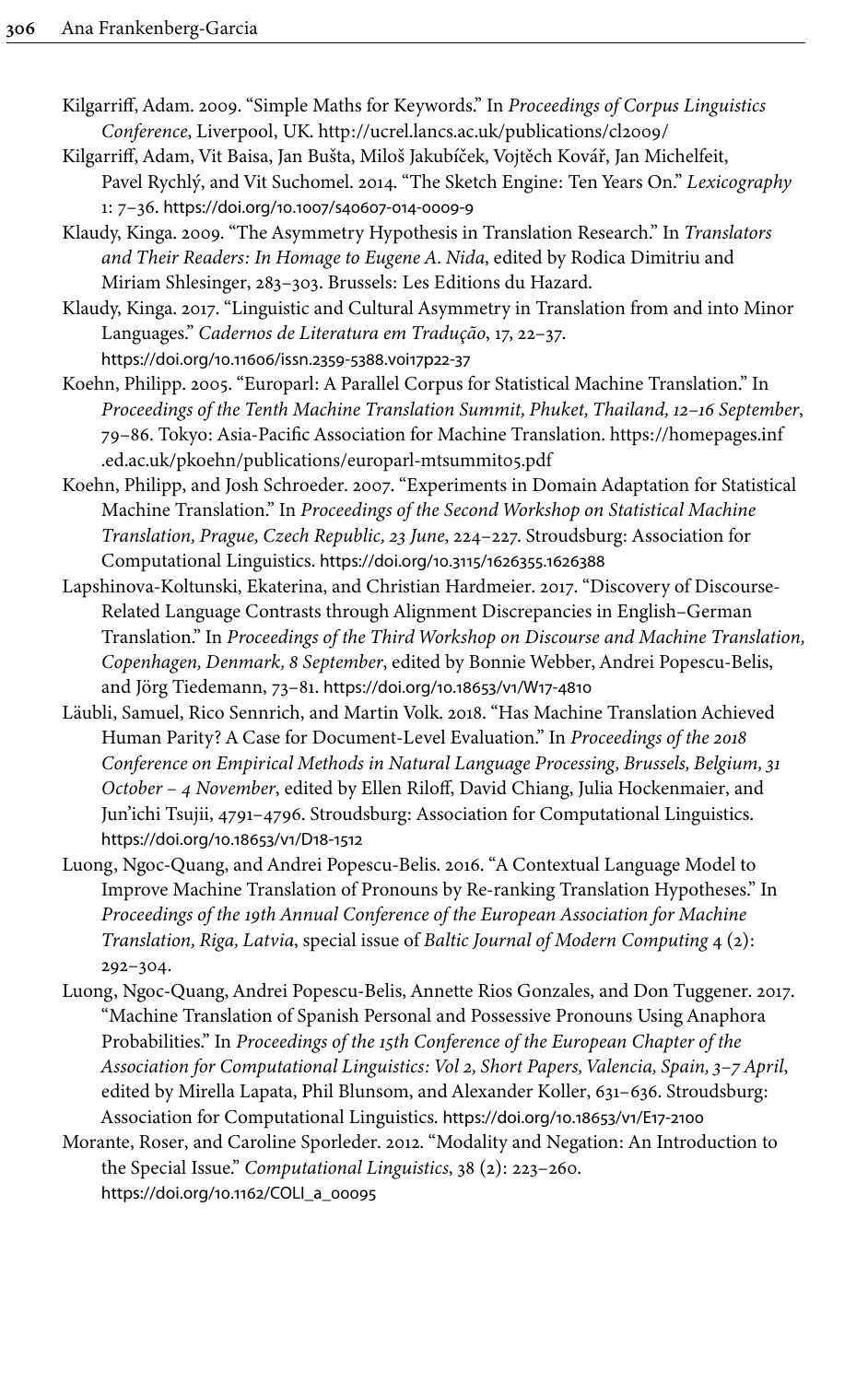- <span id="page-29-8"></span>Nakov, Preslav. 2016. "Negation and Modality in Machine Translation." In *Proceedings of the Workshop on Extra-Propositional Aspects of Meaning in Computational Linguistics, Osaka, Japan, 12 December*, edited by Eduardo Blanco, Roser Morante, and Roser Saurí, 41. Stroudsburg: Association for Computational Linguistics. [https://www.aclweb.org](https://www.aclweb.org/anthology/W16-5005.pdf) [/anthology/W16-5005.pdf](https://www.aclweb.org/anthology/W16-5005.pdf)
- <span id="page-29-1"></span>Popescu-Belis, Andrei, Sharid Loáiciga, Christian Hardmeier, and Deyi Xiong, eds. 2019. *Proceedings of the Fourth Workshop on Discourse in Machine Translation, Hong Kong, China, 3 November*. Stroudsburg: Association for Computational Linguistics. [https://](https://www.aclweb.org/anthology/volumes/D19-65/) [www.aclweb.org/anthology/volumes/D19-65/](https://www.aclweb.org/anthology/volumes/D19-65/)
- <span id="page-29-10"></span>Pym, Anthony. 2015. "Translating as Risk Management." *Journal of Pragmatics* 85: 67–80. [https://doi.org/10.1016/j.pragma.2015.06.010](https://doi.org/10.1016%2Fj.pragma.2015.06.010)
- <span id="page-29-4"></span>Schleiermacher, Friedrich. (1813) 2004. "On the Different Methods of Translating." In *The Translation Studies Reader*, 2nd ed., edited by Lawrence Venuti, 43–63. London: Routledge.
- <span id="page-29-3"></span>Tiedemann, Jörg. 2012. "Parallel Data, Tools and Interfaces in OPUS." In *Proceedings of the 8th International Conference on Language Resources and Evaluation, Istanbul, Turkey*, edited by Nicoletta Calzolari, Khalid Choukri, Thierry Declerck, Mehmet Uğur Doğan, Bente Maegaard, Joseph Mariani, Asuncion Moreno, Jan Odijk, and Stelios Piperidis, 2214–2218. Stroudsburg: Association for Computational Linguistics. [http://www.lrec-conf](http://www.lrec-conf.org/proceedings/lrec2012/pdf/463_Paper.pdf) [.org/proceedings/lrec2012/pdf/463\\_Paper.pdf](http://www.lrec-conf.org/proceedings/lrec2012/pdf/463_Paper.pdf)
- <span id="page-29-11"></span>Tirkkonen-Condit, Sonja. 1990. "Professional vs. Non-Professional Translation: A Think-Aloud Protocol Study." In *Learning, Keeping and Using Language: Selected Papers from the Eighth World Congress of Applied Linguistics, Sydney, 16–21 August 1987*, edited by M.A.K. Halliday, John Gibbons, and Howard Nicholas, 381–394. Amsterdam: John Benjamins. [https://doi.org/10.1075/z.lkul2.28tir](https://doi.org/10.1075%2Fz.lkul2.28tir)
- <span id="page-29-7"></span>Tognini-Bonelli, Elena. 2001. *Corpus Linguistics at Work*. Amsterdam: John Benjamins. [https://doi.org/10.1075/scl.6](https://doi.org/10.1075%2Fscl.6)
- <span id="page-29-5"></span>Toral, Antonio, and Andy Way. 2018. "What Level of Quality Can Neural Machine Translation Attain on Literary Text?" In *Translation Quality Assessment: From Principles to Practice*, vol. 1, edited by Joss Moorkens, Sheila Castilho, Federico Gaspari, and Stephen Doherty, 263–287. Cham: Springer. [https://doi.org/10.1007/978-3-319-91241-7\\_12](https://doi.org/10.1007%2F978-3-319-91241-7_12)
- <span id="page-29-6"></span>Turovsky, Barak. 2016. "Found in Translation: More Accurate, Fluent Sentences in Google Translate." *Google* (blog), November 15, 2016. [https://blog.google/products/translate](https://blog.google/products/translate/found-translation-more-accurate-fluent-sentences-google-translate/) [/found-translation-more-accurate-fluent-sentences-google-translate/](https://blog.google/products/translate/found-translation-more-accurate-fluent-sentences-google-translate/)
- <span id="page-29-2"></span>Van Dijk, Teun A. 1977. *Text and Context: Explorations in the Semantics and Pragmatics of Discourse*. Harlow: Longman.
- <span id="page-29-9"></span>Vinay, Jean-Paul, and Jean Darbelnet. (1958) 2004. "A Methodology for Translation." In *The Translation Studies Reader*, 2nd ed., edited by Lawrence Venuti, 128–137. London: Routledge.
- <span id="page-29-0"></span>Webber, Bonnie, Andrei Popescu-Belis, and Jörg Tiedemann, eds. 2017. *Proceedings of the Third Workshop on Discourse in Machine Translation, Copenhagen, Denmark, 8 September*. <https://www.aclweb.org/anthology/W17-4800>